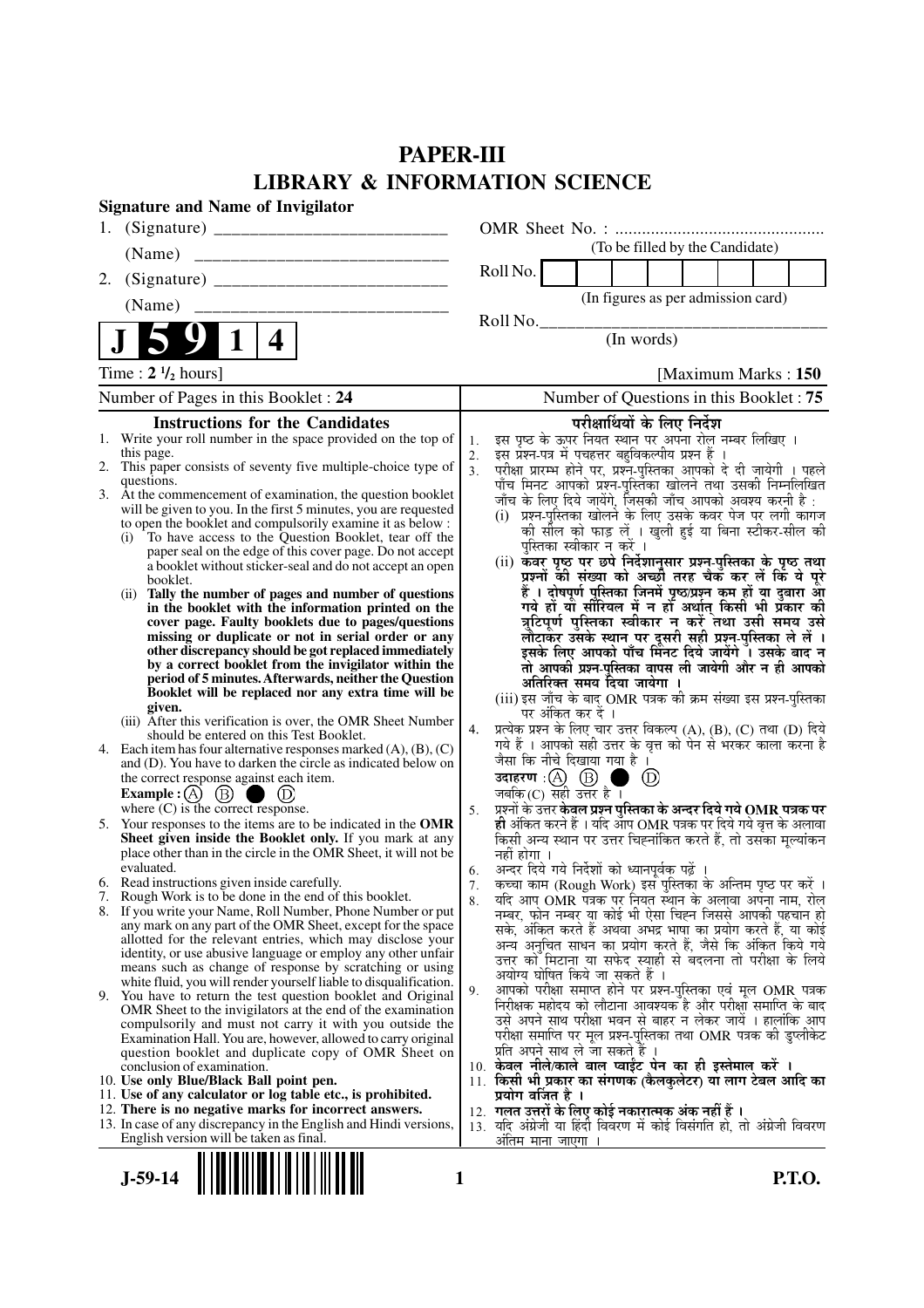## **LIBRARY & INFORMATION SCIENCE Paper – III**

- **Note :** This paper contains **seventy five (75)** objective type questions of **two (2)** marks each. **All** questions are compulsory.
- **1.** Damodaran Committee was appointed in 1971 to review working of
	- (A) Medical College Libraries
	- (B) National Science Libraries
	- (C) Agriculture Libraries
	- (D) Polytechnic Libraries
- **2.** Which form of reasoning is the process of drawing a specific conclusion from a set of premises ?
	- (A) Rationalism
	- (B) Deductive reasoning
	- (C) Inductive reasoning
	- (D) Probabilistic
- **3.** A non-linear model of information seeking behaviour was presented by
	- (A) T.D. Wilson
	- (B) Ellis
	- (C) Kulthou
	- (D) Allen Foster
- **4.** Which of the following programming language is exclusively used for Artificial Intelligence ?
	- $(A)$  C  $(B)$  J2EE
	- (C) Prolog (D) JAVA
- **5.** To make a program safe, one should take care of
	- (A) Strong authentication and access controls
	- (B) Error checking controls
	- (C) Do risk analysis
	- (D) Vendor's credibility
- **6.** In CDS/ISIS 'delimiters' means
	- (A) Field address
	- (B) Field repeatability
	- (C) Field format
	- (D) Subfield indicators

## Paper-III 2 J-59-14

- **7.** A systematic method and process of studying and evaluating whether the expenditure for products, materials, or services is justified by the benefits is
	- (A) Break Even Analysis
	- (B) Cost-Effective Analysis
	- (C) System Analysis
	- (D) Administrative Analysis
- **8.** What is the relationship between ISBD and cataloguing codes ?
	- (A) They are not related to each other
	- (B) ISBD includes cataloguing rules
	- (C) ISBD can replace cataloguing rules
	- (D) Anglo-American codes include bibliographic description
- **9.** Who first used the phrase 'Bibliographical Control' ?
	- (A) Paul Otlet
	- (B) Henry La Fontaine
	- (C) Luther Evans
	- (D) Konrad Gesner
- **10.** Cost recovery and profit making aspects in relation to gathering information, organization, services and usage, etc. refer to
	- (A) Economy evaluation
	- (B) Coverage evaluation
	- (C) Workforce evaluation
	- (D) User evaluation
-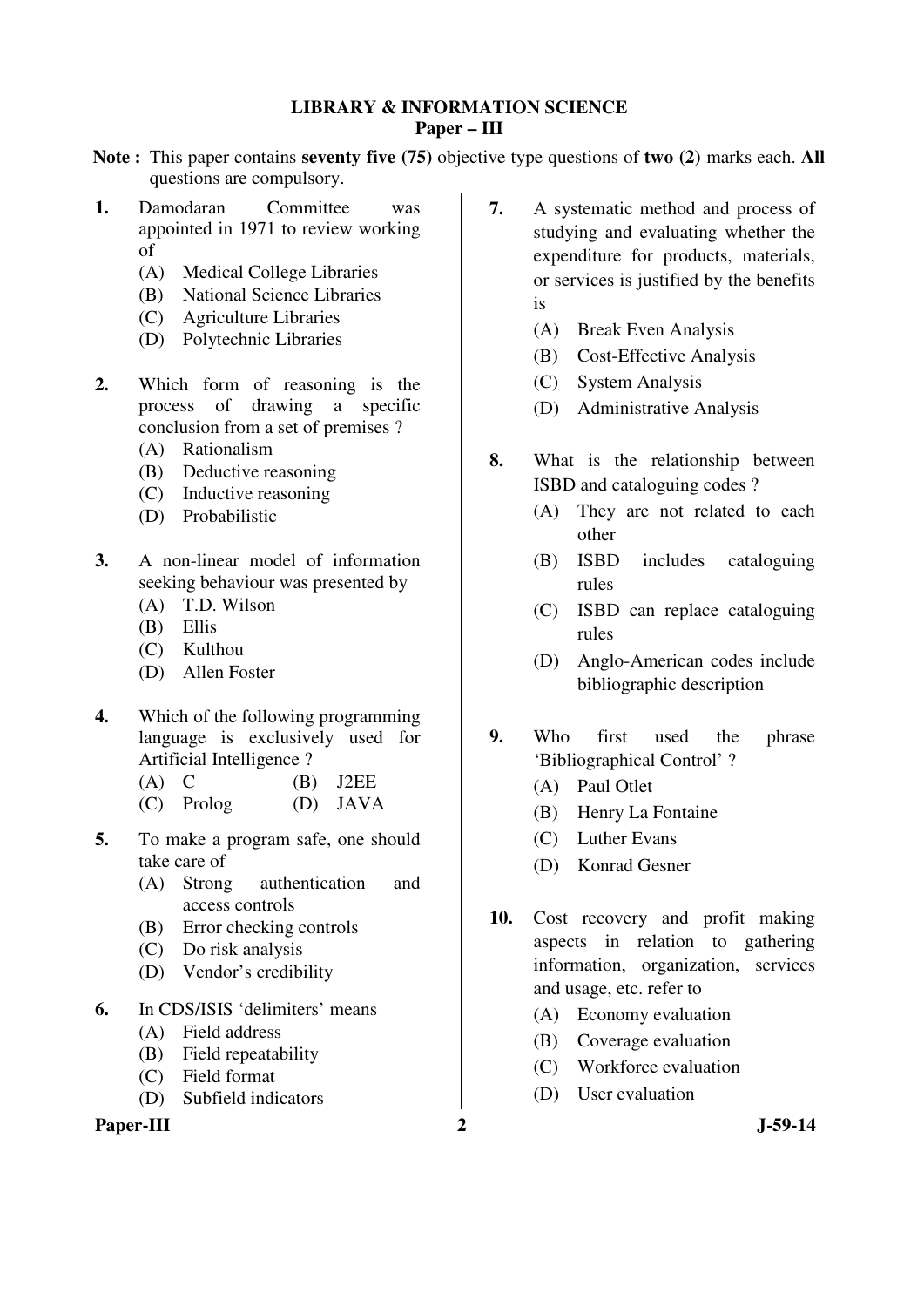# ग्रन्थालय एवं सूचना विज्ञान ¯ÖÏ¿®Ö¯Ö¡Ö **– III**

**नोट:** इस प्रश्नपत्र में **पचहत्तर (75)** बहु-विकल्पीय प्रश्न हैं । प्रत्येक प्रश्न के **दो (2)** अंक हैं । सभी प्रश्न अनिवार्य हैं ।

- 1. दामोदरन समिति को किसकी कार्यप्रणाली की समीक्षा करने के लिये 1971 में नियक्त किया गया $\eta$  था ?
	- (A) मेडिकल कॉलेज पुस्तकालय
	- (B) राष्ट्रीय विज्ञान पुस्तकालय
	- (C) कृषि पुस्तकालय
	- (D) पॉलीटेकनीक पुस्तकालय
- 2. आधार-वाक्यों के समच्चय से विशिष्ट निष्कर्ष निकालने की प्रक्रिया का. क्या तर्क रूप है ?
	- $(A)$  हेतुवाद
	- $(B)$  निगमनात्मक तर्क
	- (C) आगमनात्मक तर्क
	- (D) प्रायिक (संभावित)
- 3. सूचना खोज व्यवहार का अरेखीय प्रतिरूप किसके द्वारा प्रस्तुत किया गया था ?
	- (A) टी.डी. विल्सन (B) इलिस
	- (C) कुल्थाउ (D) एलन फॉस्टर
- **4.** ×®Ö´®Ö×»Ö×ÜÖŸÖ ´Öë ÃÖê ×ÛúÃÖ ¯ÖÏÖêÝÖÏÖØ´ÖÝÖ ³ÖÖÂÖÖ ÛúÖê केवल कृत्रिम बुद्धिमता के लिये उपयोग किया जाता है ?
	- $(A)$  C  $(B)$  J2EE
	- $(C)$  प्रोलॉग  $(D)$  जावा
- 5. प्रोग्राम को सुरक्षित बनाने के लिये, व्यक्ति को <u>किसकी देखरेख करना चाहिये</u> ?
	- $(A)$  सुनिश्चित प्रमाणीकरण तथा गम्यता नियंत्रण
	- (B) त्रूटि जाँच नियन्त्रण
	- (C) जोखिम विश्लेषण करें
	- (D) वेंडर की विश्वसनीयता
- 6. CDS/ISIS में 'डिलिमिटर्स' का अर्थ है
	- $(A)$  क्षेत्र पता
	- (B) क्षेत्र पुनरावर्तीयता
	- $(C)$  क्षेत्र फॉर्मेट
	- (D) उपक्षेत्र संकेतक

- 7. उत्पादों, सामग्री या सेवाओं के लिये व्यय लाभों द्वारा उचित सिद्ध होता है या नहीं इसका अध्ययन तथा मुल्यांकन करने की व्यवस्थित पद्धति तथा प्रक्रिया क्या है ?
	- (A) संतुलन स्तर विश्लेषण
	- $(B)$  लागत-प्रभावी विश्लेषण
	- (C) प्रणाली विश्लेषण
	- (D) प्रशासनिक विश्लेषण
- 8. आई.एस.बी.डी. (ISBD) तथा प्रसूचीकरण संहिताओं (कैटालॉगिंग कोड्स) के बीच क्या सम्बन्ध है $\,$ ?
	- (A) वे एक दूसरे से सम्बन्धित नहीं हैं।
	- (B) ISBD में प्रसचीकरण या कैटालॉगिंग के नियम समाविष्ट हैं ।
	- (C) ISBD, प्रसुचीकरण (कैटालॉगिंग) <u>नियमों को प्रतिस्थापित कर सकता है ।</u>
	- (D) आंग्ल-अमेरिकन संहिताओं (कोडों) में  $\vec{y}$ थपरक विवरण समाविष्ट रहता है)।
- 9. 'ग्रंथपरक नियन्त्रण' यह पद सर्वप्रथम किसने उपयोग किया था ?
	- $(A)$  पॉल ओटलेट
	- (B) हैनरी ला फॉन्टेन
	- (C) लूथर इवेंस
	- (D) कोनराड जसनेर
- 10. सूचना संग्रहण, संगठन, सेवाओं और उपयोग इत्यादि के सम्बन्ध में लागत वसूली तथा लाभ उपार्जन को संदर्भित करते हैं ।
	- $(A)$  आर्थिक मूल्यांकन
	- (B) कवरेज मूल्यांकन
	- (C) कार्यबल मुल्यांकन
	- (D) उपयोक्ता मूल्यांकन
- **J-59-14 3 Paper-III**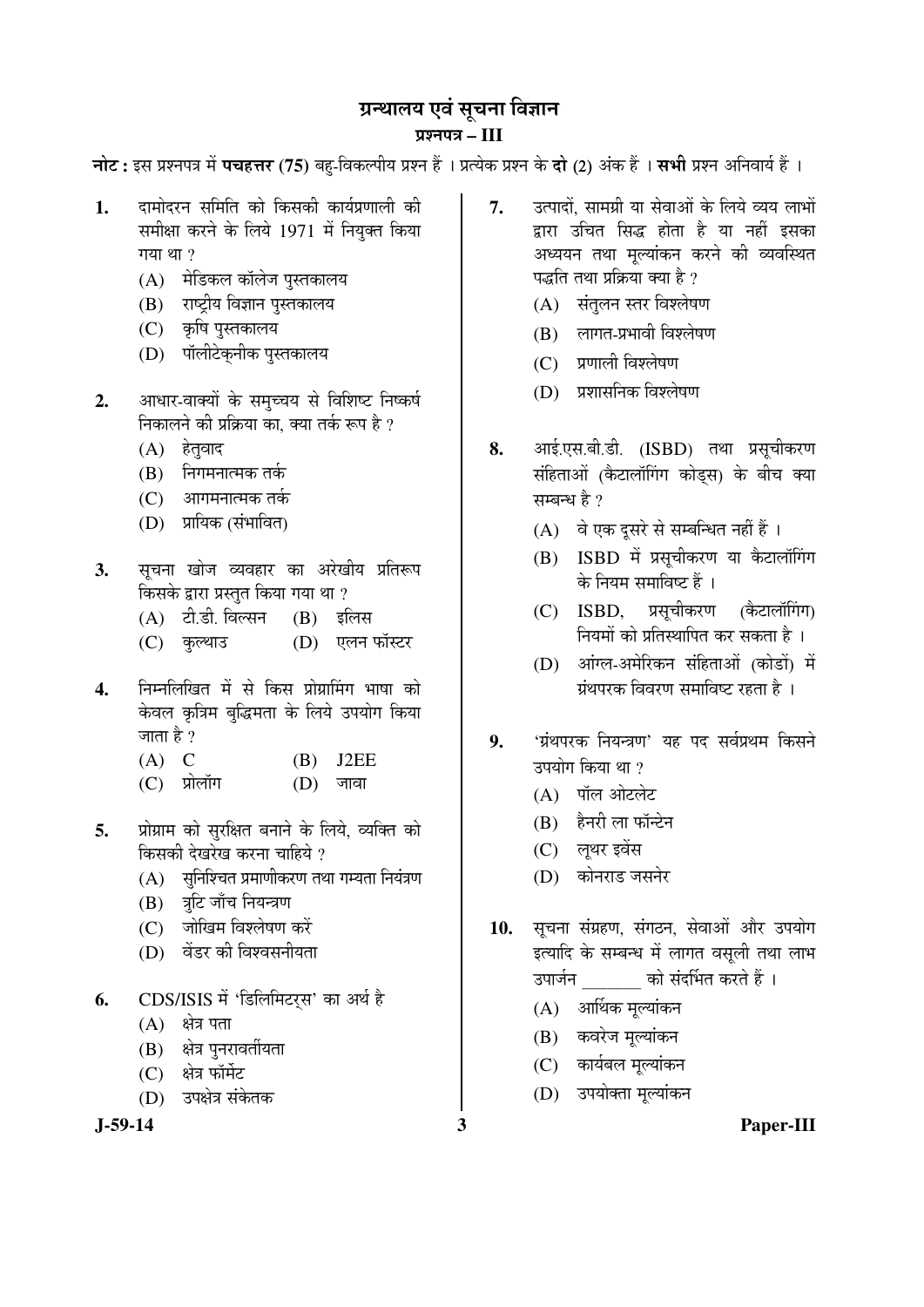- **11.** Joseph W Lippincott Award is presented to the librarians for
	- (A) promoting love for books and reading.
	- (B) advanced study in the field of children's library.
	- (C) achievements in classification and cataloguing.
	- (D) outstanding participation in professional library associations.
- **12.** LIPHIS (Linked Phrase Indexing System) was developed by
	- (A) T.C. Craven (B) J. Farradane
	- (C) J.C.R. Yeats (D) P. Ekern
- **13.** Which of the following gives complete control over the cross references of an index to the Indexer ?
	- (A) See also cross reference
	- (B) check also cross reference
	- (C) See cross reference
	- (D) Inverted cross reference
- **14.** LIS Gateway is maintained by
	- (A) ILA (B) IASLIC
	- (C) SIS (D) IATLIS
- **15.** A situation where a digital resource is no longer readable is called
	- (A) Digital Divide
	- (B) Digital Representation
	- (C) Digital Rendering
	- (D) Digital Obsolescence
- **16.** What type of bibliography is 'Indian National Bibliography' ?
	- (A) Enumerative (B) Analytical
	- (C) Descriptive (D) Textual
- **17.** EUAL stands for
	- (A) E-monitoring library for Academics
	- (B) End User Logistics Association
	- (C) Electronic Usage of Library Acquisitions
	- (D) End User License Agreement

## Paper-III 3-59-14

- **18.** WIPO Academy deals with
	- (A) Patent Cooperation Treaty
	- (B) Courses on Intellectual Property
	- (C) Trademarks Gateway
	- (D) All of the above
- **19.** Public Library Association (PLA) is a division of
	- (A) ALA (B) ILA (C) IFLA (D) IASLIC
- **20.** Which of the following are the characteristic features of Postcoordinate indexing system ?
	- i. Index terms are pre-determined
	- ii. Coordination of terms done by users
	- iii. No fixed citation order
	- iv. Multiple entries prepared for each document

#### **Codes :**

- (A) i and ii are correct.
- (B) ii and iii are correct.
- (C) i and iii are correct.
- (D) ii and iv are correct.
- **21.** The three leadership styles identified by Koontz and others are
	- i. Autocratic
	- ii. Democratic
	- iii. Trait approach
	- iv. Free-reign

- (A) i, ii and iii are correct.
- (B) ii, iii and iv are correct.
- (C) iii, iv and i are correct.
- (D) i, ii and iv are correct.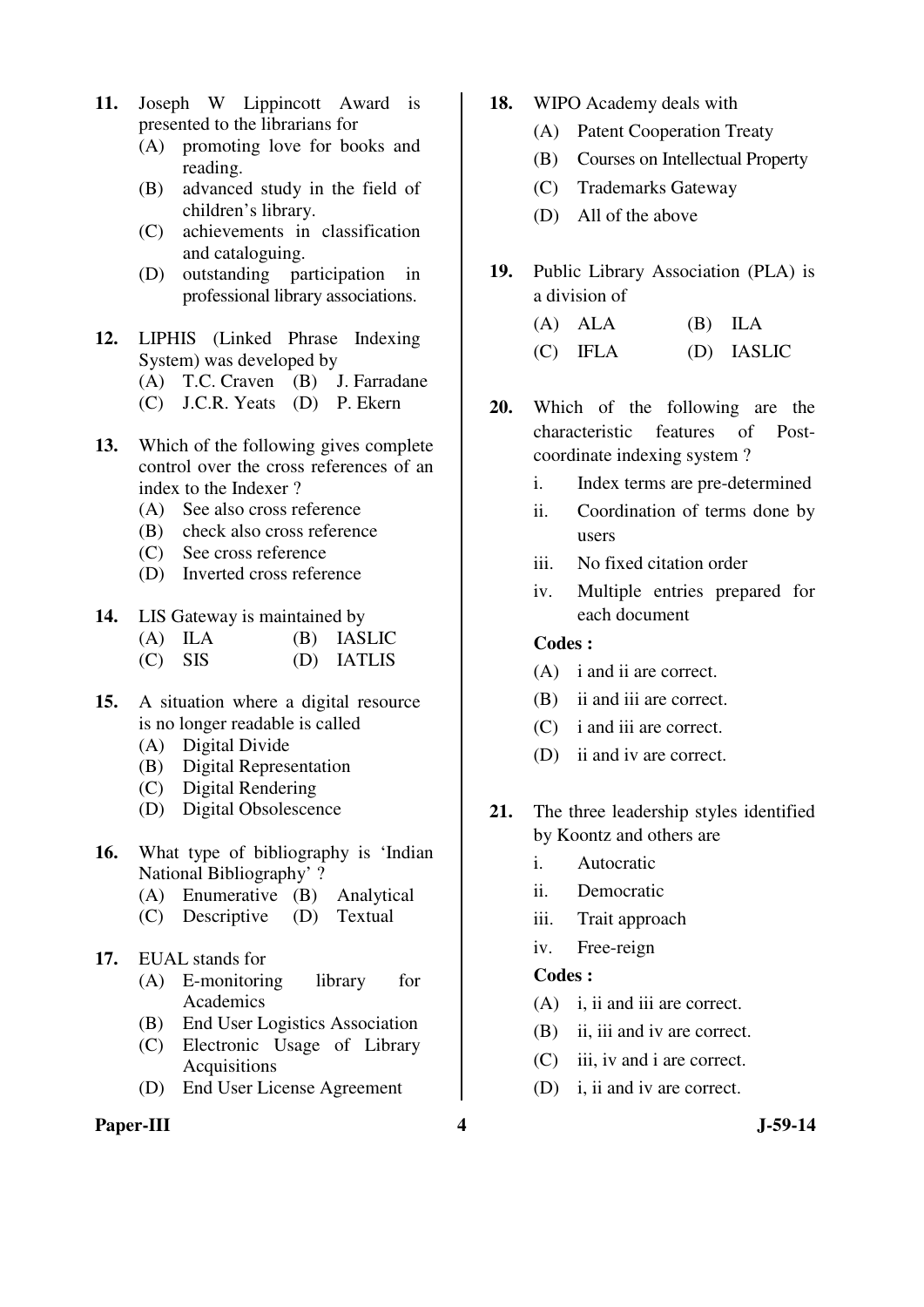- 11. जॉसेफ डब्ल्य. लिप्पिनकोट परस्कार पुस्तकालयाध्यक्ष को किसके लिये दिया जाता है ?
	- $(A)$  पुस्तकों तथा पठन प्रेम को बढ़ावा देना
	- (B) बाल पुस्तकालय के क्षेत्र में उन्नत अध्ययन
	- (C) वर्गीकरण तथा प्रसुचीकरण में उपलब्धियाँ
	- (D) व्यावसायिक पुस्तकालय संघों में उत्कृष्ट सहभागिता
- 12. लिपहिस (LIPHIS) (योजक वाक्यांश अनुक्रमणीकरण प्रणाली) किसके द्वारा विकसित की गई थी  $\it ?$ 
	- (A) टी.सी. क्रेवन (B) जे. फैराडेन
	- (C) जे.सी.आर. यीट्स (D) पी. एकर्न
- 13. अनक्रमणीकार को अनक्रमणिका के प्रति-निर्देश पर पूर्ण नियन्त्रण निम्नलिखित में से कौन देता है ?
	- (A) प्रति निर्देश भी देखें
	- $(B)$  प्रति निर्देश की भी जाँच करें
	- (C) प्रति निर्देश देखें
	- (D) विपर्यस्त प्रति निर्देश
- 14. LIS गेटवे का कौन रखरखाव करता है ?
	- (A) ILA (B) IASLIC
	- (C) SIS (D) IATLIS
- **15.** ×›ü•Öß™ü»Ö ׸üÃÖÖêÃÖÔ ÛúÖê •Ö²Ö †Öî¸ü ¯ÖœÌüÖ ®ÖÆüà •ÖÖ सकता है तो यह स्थिति क्या कहलाती है ?
	- $(A)$  डिजीटल डिवाइड
	- (B) हिजीटल प्रतिरूपण
	- (C) डिजीटल रेंडरिंग
	- (D) हिजीटल अपक्षय
- 16. 'भारतीय राष्ट्रीय ग्रंथसूची' किस प्रकार की ग्रंथसूची है ?
	- (A) गणनात्मक (B) विश्लेषणात्मक
	- (C) विवरणात्मक (D) मृलपाठ-विषयक
- **17.** EUAL का अभिप्राय है
	- $(A)$  ई-मोनीटरिंग लाइब्रेरी फॉर एकेडेमिक्स
	- (B) एंड यूज़र लॉजिस्टिक्स एसोसिएशन
	- (C) इलैक्टोनिक यसेज ऑफ लाईब्रेरी एक्वीज़िशनस
	- (D) एंड यूज़र लाइसेंस एग्रीमेंट

- 18. WIPO एकेडेमी किससे सम्बन्धित है ?
	- $(A)$  पेटेन्ट सहयोग संधि
	- (B) बौद्धिक सम्पदा पर पाठयक्रम
	- (C) ट्रेड मार्क्**स** गेटवे
	- (D) उपर्युक्त सभी
- 19. पब्लिक लाइब्रेरी एसोसिएशन (PLA) किसका अनुभाग है ?
	- (A) ALA (B) ILA
	- (C) IFLA (D) IASLIC
- 20. पश्च-समन्वय अनुक्रमणिकरण प्रणाली की मुख्य <u>विशेषताएँ निम्नलिखित में से कौन सी हैं ?</u>
	- i. अनुक्रमणिका शब्द पूर्व-निर्धारित है ।
	- ii. शब्दों का समन्वय उपयोक्ताओं द्वारा किया जाता है ।
	- iii. कोई स्थिर उद्धहरण क्रम नहीं
	- iv. प्रत्येक प्रलेख के लिये बह प्रविष्टियाँ तैयार की जाती हैं ।

## कोड  $\cdot$

- $(A)$  i और ii सही हैं।
- $(B)$  ii और iii सही हैं।
- (C) i और iii सही हैं।
- (D) ii और iv सही हैं।
- 21. कूंट्ज एवं अन्य ने नेतृत्व की किन तीन शैलियों की पहचान की थी ?
	- i. निरंकुश
	- ii. लोकतान्त्रिक
	- iii. विशेषता उपागम
	- iv. स्वतन्त्र शासन

## कोड :

- (A) i, ii और iii सही हैं।
- $(B)$  ii, iii और iv सही हैं।
- (C) iii, iv और i सही हैं।
- (D) i, ii और iv सही हैं।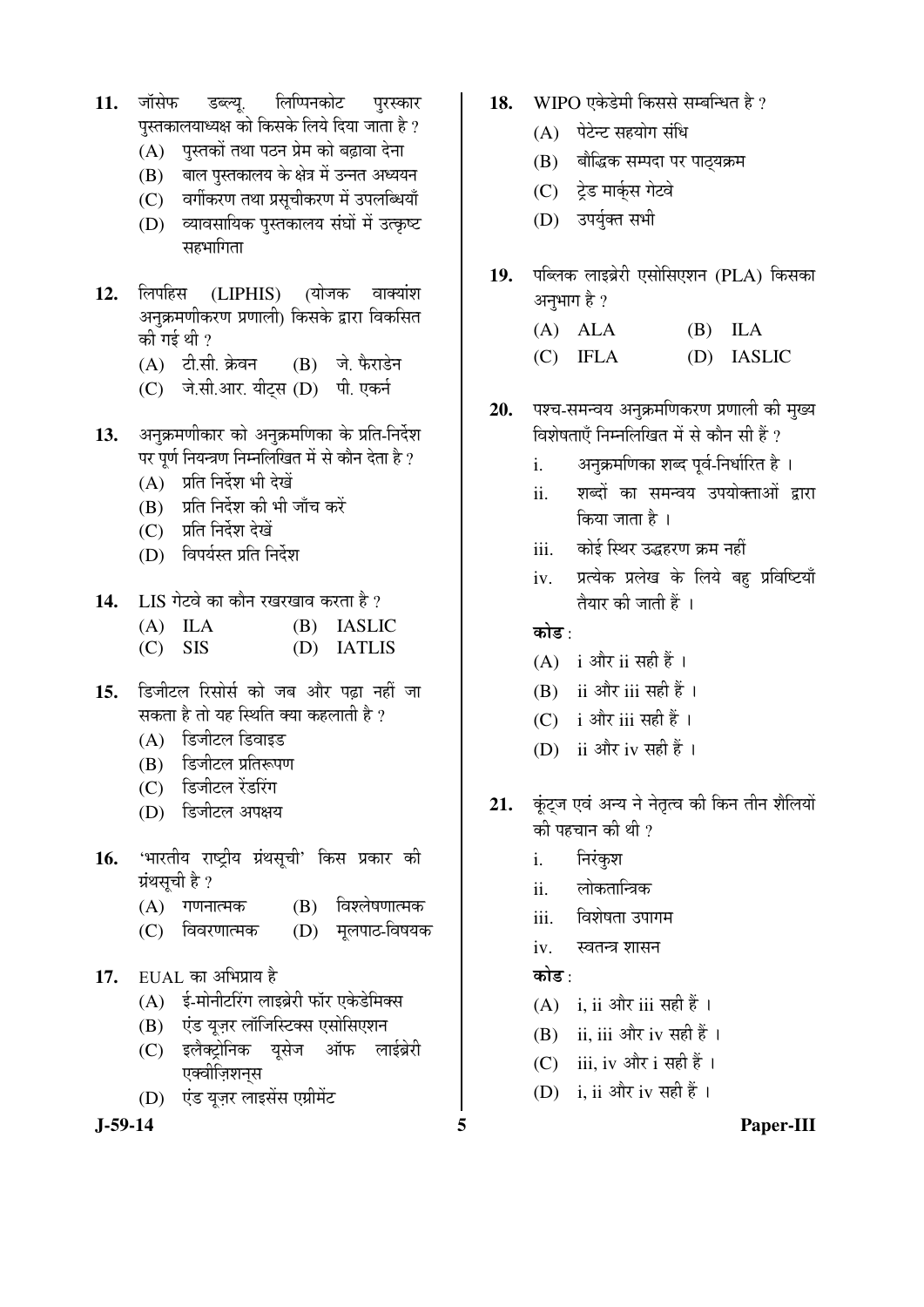- **22.** Which of the following are not the features of ISDN ?
	- i. Simultaneous Digital Transmission
	- ii. Set of communication standards
	- iii. Creates and combines packets
	- iv. Program to visit web pages

- (A) i  $&$  ii are correct.
- (B) ii & iii are correct.
- (C) iii & iv are correct.
- (D) i & iv are correct.
- **23.** Which of the following facilitate formal communication on the web ?
	- i. Wikis
	- ii. Chat
	- iii. RSS feeds
	- iv. Split screens

#### **Codes :**

- (A) i  $&$  ii are correct.
- (B) ii &iii are correct.
- (C) i & iii are correct.
- (D) iii & iv are correct.
- **24.** Semantic Web is based on which of the following :
	- i. RDF
	- ii. Ontologies
	- iii. URL
	- iv. Cloud seeding

#### **Codes :**

- (A) i, ii & iii are correct.
- (B) ii, iii & iv are correct.
- (C) i, iii & iv are correct.
- (D) i, ii & iv are correct.

#### Paper-III 6 J-59-14

- **25.** Which of the following are not web 2.0 Tools ?<br>i. Ontol
	- i. Ontologies<br>ii. Facebook
	- Facebook
	- iii. Intelligent Web
	- iv. RSS Feeds
	- **Codes :**
	- (A) i & ii are correct.
	- (B) i & iii are correct.
	- (C) ii & iii are correct.
	- (D) iii & iv are correct.
- **26.** Who are associated with the development of OSI Model ? i. Charles Buchman
	- ii. ISO
	- iii. MIT, USA
	- iv. UCLA, California
	-
	- **Codes :**
	- (A) i and iv are correct.
	- (B) i and iii are correct. (C) i and ii are correct.
	- (D) ii and iii are correct.
	-
- **27.** Which of the following source(s) you refer to get information on old name for 'Zaire' ?
	- i. Encyclopaedias
	- ii. Yearbooks
	- iii. Gazetteers
	- iv. Directories
	- **Codes :**
	- (A) (i) and (ii) are correct.
	- $(B)$  (i), (ii) and (iii) are correct.
	- (C) (i) and (iii) are correct.<br>(D) (ii), (iii) and (iv) are co
	- $(ii)$ ,  $(iii)$  and  $(iv)$  are correct.
- **28.** The objectives of Empowered Committee under the chairmanship of D.P. Chattopadhyay submitted in 1986 were
	- i. To find out the implications of recommendations of NIP 1986.
	- ii. To recommend decision points for Government regarding libraries.
	- iii. To initiate a national commission on libraries.
	- iv. To develop a system of national libraries.

- (A) i and ii
- $(B)$  i, ii and iii
- (C) ii and iv
- (D) iii and iv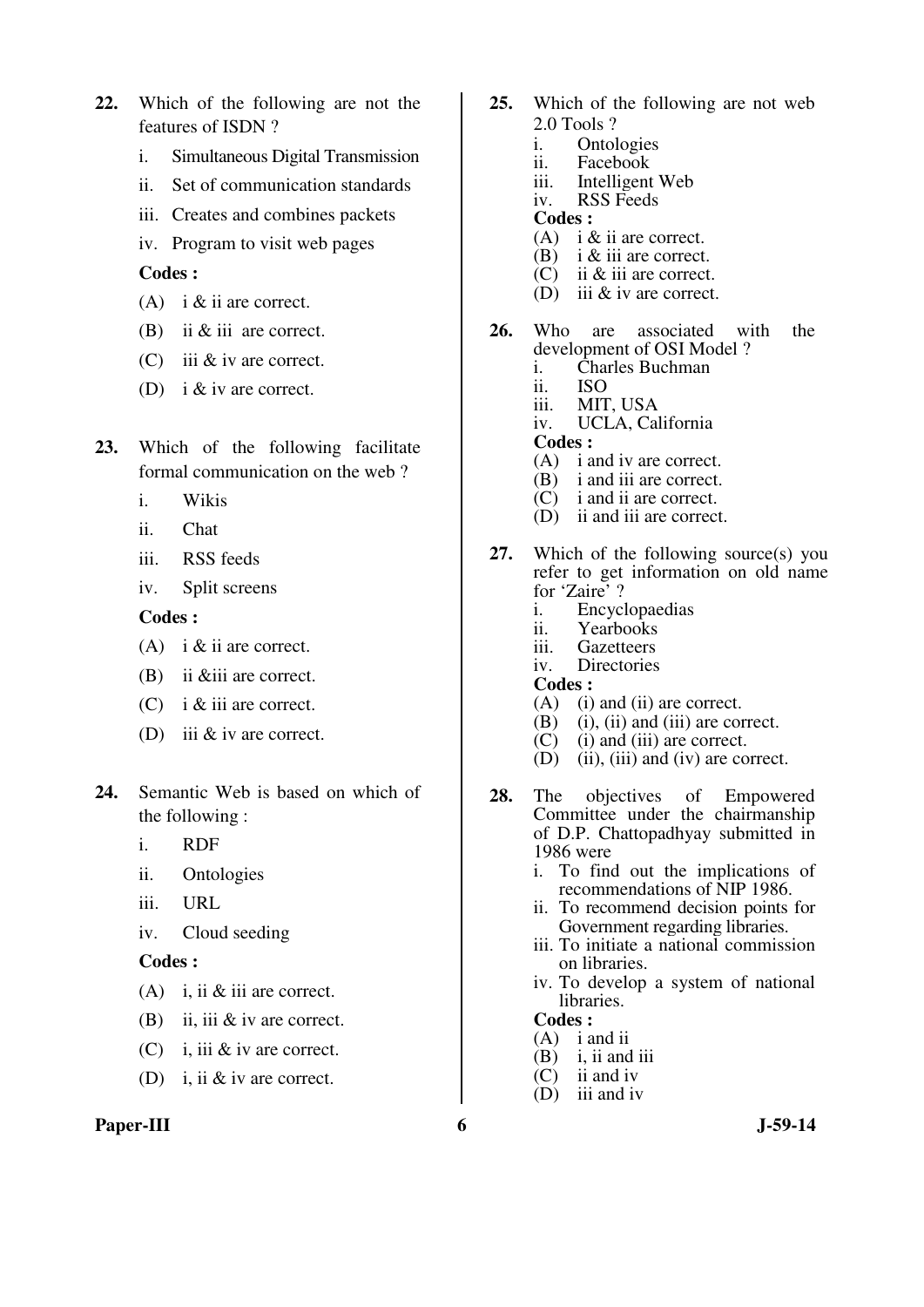```
निम्नलिखित में से ISDN की विशेषताएँ कौन
22.सी नहीं हैं ?
            सहवर्ती डिजीटल प्रसारण
      i.
            संचार मानकों का समुच्चय
      ii.पैकेट (कोष्ठक) सृजित करना और
      iiiसंयोजित करना
            वेब पृष्ठों पर जाने का प्रोग्राम
      iv.
      कोड :
      (A) i और ii सही हैं।
      (B) ii और iii सही हैं।
      (C) iii और iv सही हैं।
      (D) i और iv सही हैं ।
      वेब पर औपचारिक संचार को निम्नलिखित में
23.
      से क्या सुगम बनाता है ?
            विकीस
      i.
            चैट
      ii.
            आर.एस.एस. फीड्स
      iii.
            स्प्लिट स्क्रीनस
      iv.
      कोड \cdot(A) i और ii सही हैं।
      (B) ii और iii सही हैं।
      (C) i और iii सही हैं।
      (D) iii और iv सही हैं।
      'अर्थगत वेब' किस पर आधारित है ?
24.
      \mathbf{i}.
            RDF
            ऑन्टोलॉजीस
      ii.iii.
            URL
            क्लाउड सीडिंग
      ivकोड :
      (A) i. ii और iii सही हैं।
      (B) ii, iii और iv सही हैं।
      (C) i. iii और iv सही हैं।
      (D) i, ii और iv सही हैं।
J-59-14
```
25. वेब 2.0 उपकरण निम्नलिखित में से कौन से नहीं हैं ? ऑन्टोलॉजीस फेसबक  $\mathbf{i}$ . ii. बुद्धिमान वेब iv. RSS फीड्स iii. कोड $\cdot$  $(A)$  i और ii सही हैं।  $(B)$  i और iii सही हैं।  $(C)$  ii और iii सही हैं। (D) iii और iv सही हैं। निम्नलिखित में से कौन-कौन OSI मॉडल के 26. विकास के साथ सम्बन्धित हैं ? चार्ल्स बशमैन  $\,$  ii. ISO  $\mathbf{i}$ iii. MIT, USA iv. UCLA, कैलिफोर्निया कोड⊹  $(A)$  i और iv सही हैं।  $(B)$  i और iii सही हैं ।  $(C)$  i और ii सही हैं। (D) ii और iii सही हैं। 'जेयर' के पुराने नाम पर सूचना प्राप्त करने के<br>लिये आप किस स्रोत/स्रोतों को संदर्भित करेंगे ? 27. विश्वकोश  $\mathbf{i}$ . वार्षिकी ii. गजेटियर (भौगोलिक कोश) iii. निर्देशिकाएँ iv. कोड  $\cdot$  $(A)$  i और ii सही हैं।  $(B)$  i. ii और iii सही हैं। (C) i और iii सही हैं। (D) ii, iii और iv सही हैं । वर्ष 1986 में डी.पी. चट्टोपाध्याय की अध्यक्षता 28. में अधिकृत समिति के उद्देश्य क्या थे ? NIP, 1986 की अनुशंसाओं के निहितार्थ i. को ज्ञात करना । पुस्तकालयों के सम्बन्ध में सरकार के ii. लिये निर्णय बिन्दु की अनुशंसा करना । पुस्तकालयों पर राष्ट्रीय आयोग बनवाना । iii. राष्ट्रीय पुस्तकालयों की प्रणाली विकसित iv. करना । कोड़ ∙  $(A)$  i और ii सही हैं।  $(B)$  i. ii और iii (C) ii और iv सही हैं।

(D) iii और iv सही हैं।

 $\overline{7}$ 

Paper-III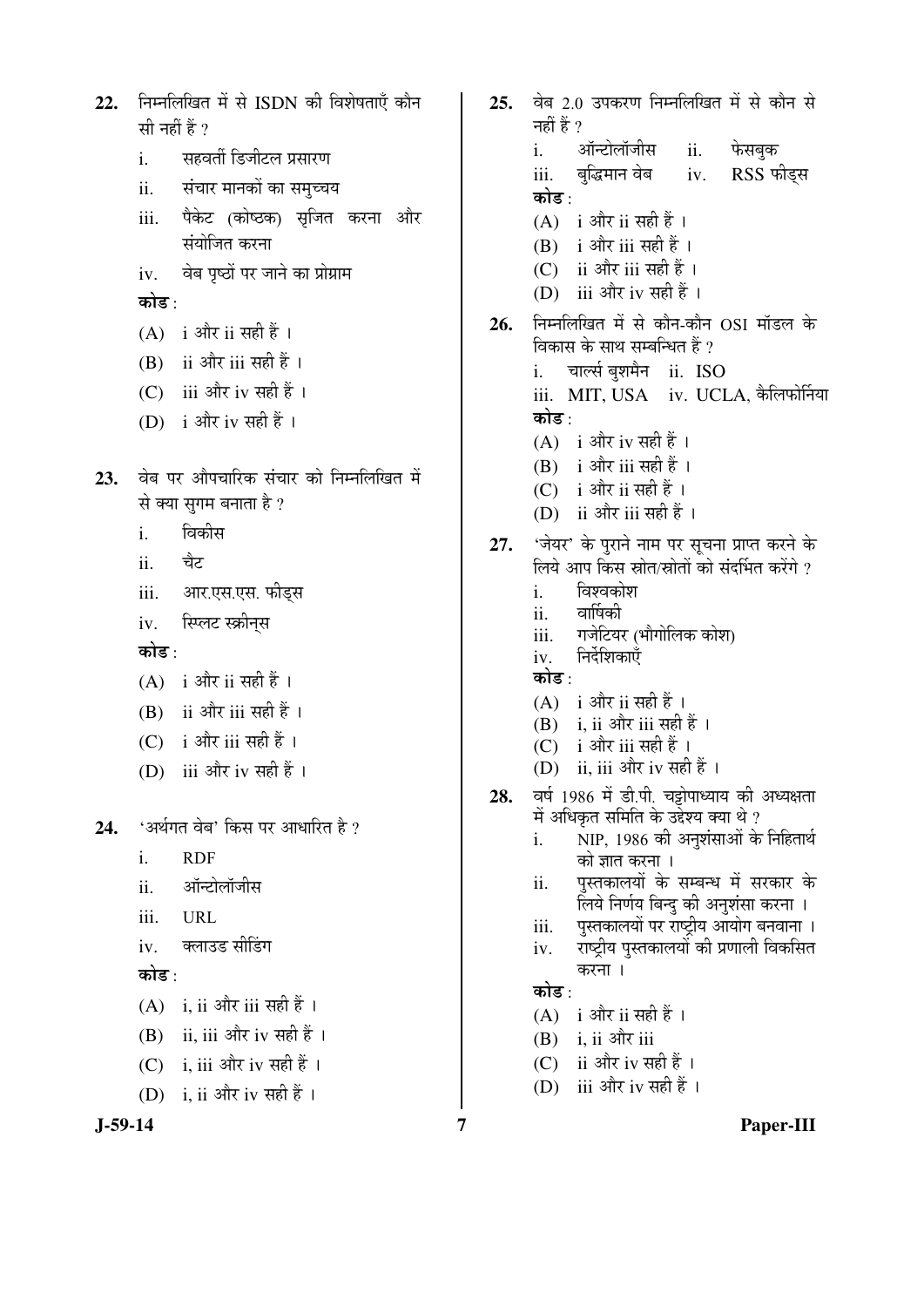- **29.** Which of the following are plagiarism detection software?<br>(i) Turnitin (ii) Ithen (i) Turnitin (ii) Ithenticate (iii) Tulips (iv) Veri Guide **Codes :**   $(A)$  (i) and (ii)
	- $(B)$  (i), (ii) and (iii)
	- $(C)$  (i), (ii) and (iv)
	- $(D)$  (ii) and (iii)
- **30.** Which of the following methods are adopted for offering information literacy?
	- i. Stand alone course
	- ii. Integrated with curriculum<br>iii. Online course
	- Online course
	- iv. Internship

- (A) i and ii
- $(B)$  i, ii and iii
- (C) ii and iv
- (D) i, ii and iv
- **31.** Which of the following are direct methods of user study ?
	- i. Reading habits
	- ii. Analysis of library records
	- iii. Service preferences
	- iv. User needs
	- **Codes :**
	- $(A)$  ii & iii
	- (B) ii  $&$  iv
	- (C) i & iv
	- (D) iii  $&$  iv
- **32.** Which of the following are the steps in operational research process ?
	- i. Construction of mathematical model
	- ii. Deriving solution from the model.
	- iii. Graphic representation of work on a time scale.
	- iv. Developing network diagram showing interrelationships.

## **Codes :**

- (A) i and ii are correct.
- (B) ii and iii are correct.
- (C) iii and iv are correct.
- (D) iv and i are correct.

## Paper-III 8 J-59-14

- **33.** Which of the following are statistical programming software ?
	- i. GAUSS
	- ii. SAS
	- iii. SPSS
	- iv. SLIM

## **Codes :**

- $(A)$  i, iii and iv
- (B) i, ii and iii
- (C) i, ii and iv
- (D) ii, iii and iv
- **34.** Which of the following organizations are involved in providing translation services in India ?
	- i. NISCAIR
	- ii. National Library of India
	- iii. IASLIC
	- iv IATLIS

## **Codes :**

- (A) ii and iv are correct.
- (B) ii and iii are correct.
- (C) i and iv are correct.
- (D) i and iii are correct.
- **35.** Which of the following are International Referral Centres for Scholarly Information ?
	- i. DARE
	- ii. INFOTERRA
	- iii. International Referral Network
	- iv. Information Referral

- (A) ii & iv are correct.
- (B) i & iv are correct.
- (C) i & ii are correct.
- (D) ii & iii are correct.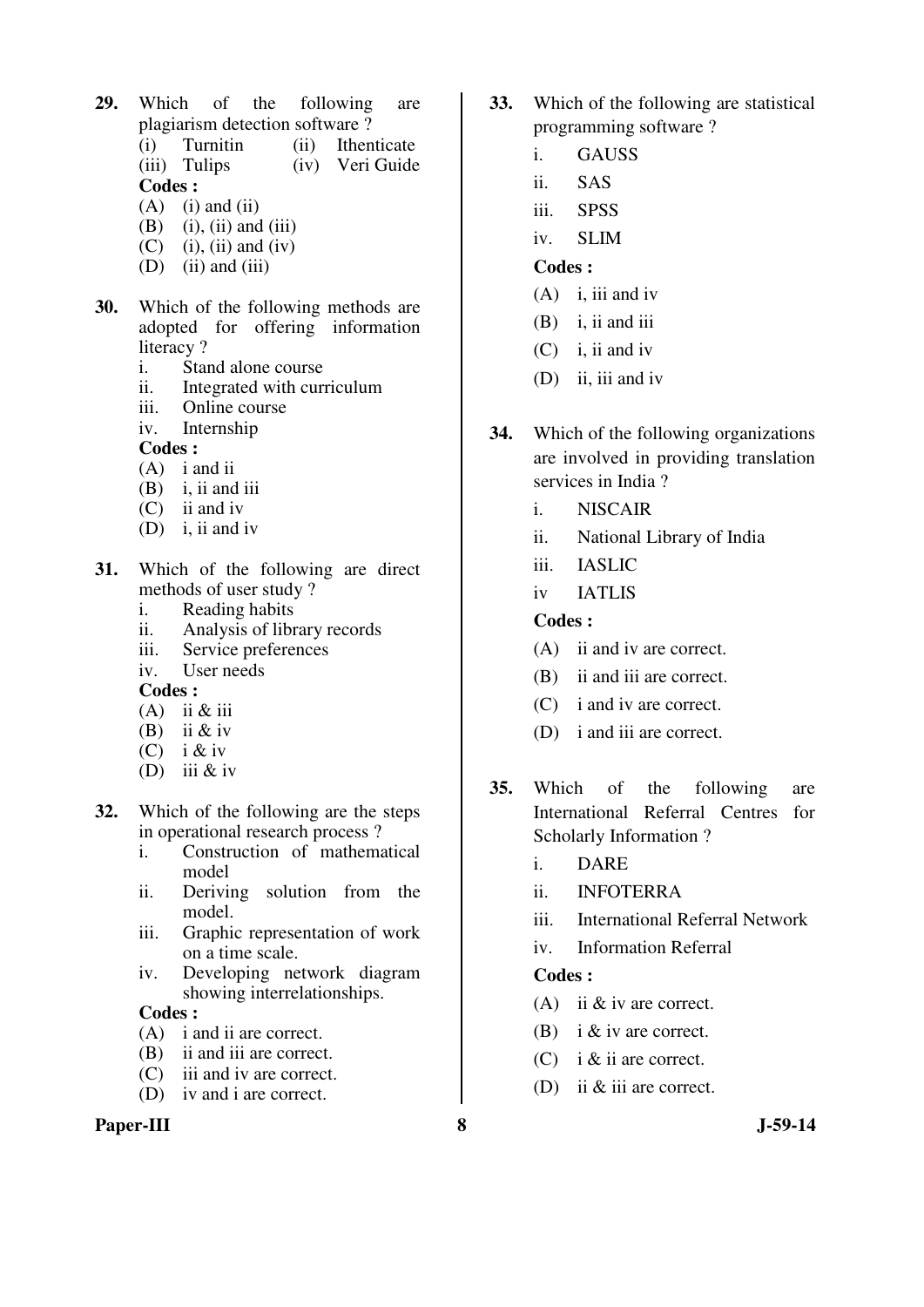29. निम्नलिखित में से कौन से साहित्यिक चोरी जाँच सॉफ्टवेयर हैं ? र्टानट इन  $\mathbf{i}$ . आइथेंटीकेट ii. ट्यूलिप्स iii. वैरी गाइड  $iv.$ कोड $\cdot$  $(A)$  i और ii  $(B)$  i, ii और iii  $(C)$  i, ii और iv (D) ii और iii सूचना साक्षरता प्रस्तुत करने के लिये कौन सी 30. पद्धतियाँ अपनाई जाती हैं ? स्वाश्रयी पाठ्यक्रम i. पाठचर्या के साथ समेकित  $ii.$ ऑन लाइन पाठ्यक्रम iii. iv. इन्टर्नशिप कोड़ $\cdot$  $(A)$  i और ii  $(B)$  i, ii और iii  $(C)$  ii और iv (D) i, ii और iv 31. निम्नलिखित में से कौन सी उपयोक्ता अध्ययन की प्रत्यक्ष पद्धतियाँ हैं ? पठन आदतें i. पुस्तकालय अभिलेखों का विश्लेषण ii. सेवा वरीयता iii. उपयोक्ता की जरूरतें  $iv$ कोड $\cdot$  $(A)$  ii और iii  $(B)$  ii और iv  $(C)$  i और iv (D) iii और iv ओपरेशनल शोध प्रक्रिया के चरण कौन से हैं ?  $32.$ गणितीय मॉडल का निर्माण  $\mathbf{i}$ . मॉडल से हल निकालना  $ii.$ समय मापनी पर कार्य का आरेखीय iii. प्रतिरूपण अंत:सम्बन्ध दर्शाने का नेटवर्क डायग्राम iv. तैयार करना कोड $\cdot$  $(A)$  i और ii सही हैं।  $(B)$  ii और iii सही हैं।  $(C)$  iii और iv सही हैं। (D) iv और i सही हैं।  $J-59-14$ 

- 33. निम्नलिखित में से कौन-कौन से सांख्यिकीय प्रोग्रामन सॉफ्टवेयर हैं ?
	- **GAUSS**  $\mathbf{i}$ .
	- ii. **SAS**
	- **SPSS** iii.
	- **SLIM**  $iv_{i}$
	- कोड⊹
	- $(A)$  i. iii और iv
	- $(B)$  i, ii और iii
	- $(C)$  i, ii और iv
	- (D) ii, iii और iv
- निम्नलिखित में से कौन से संगठन भारत में 34. अनवाद सेवाएँ प्रदान करने से जुड़े हैं ?
	- निसकेयर  $i$ .
	- भारतीय राष्ट्रीय पुस्तकालय ii.
	- **IASLIC**  $iii$
	- **JATLIS**  $iv.$

## कोड $\cdot$

- $(A)$  ii और iv सही हैं।
- (B) ii और iii सही हैं ।
- (C) i और iv सही हैं।
- (D) i और iii सही हैं।
- विद्वत्तापूर्ण सूचना हेतु अंतर्राष्ट्रीय रेफरल केन्द्र  $35.$ कौन से हैं ?
	- $\mathbf{i}$ . DARE (डेयर)
	- INFOTERRA (इन्फोटेरा)  $ii.$
	- अंतर्राष्टीय रेफरल नेटवर्क iii.
	- सूचना रेफरल  $iv.$

## कोड :

 $\boldsymbol{9}$ 

- $(A)$  ii और iv सही हैं।
- $(B)$  i और iv सही हैं।
- $(C)$  i और ii सही हैं।
- (D) ii और iii सही हैं।

Paper-III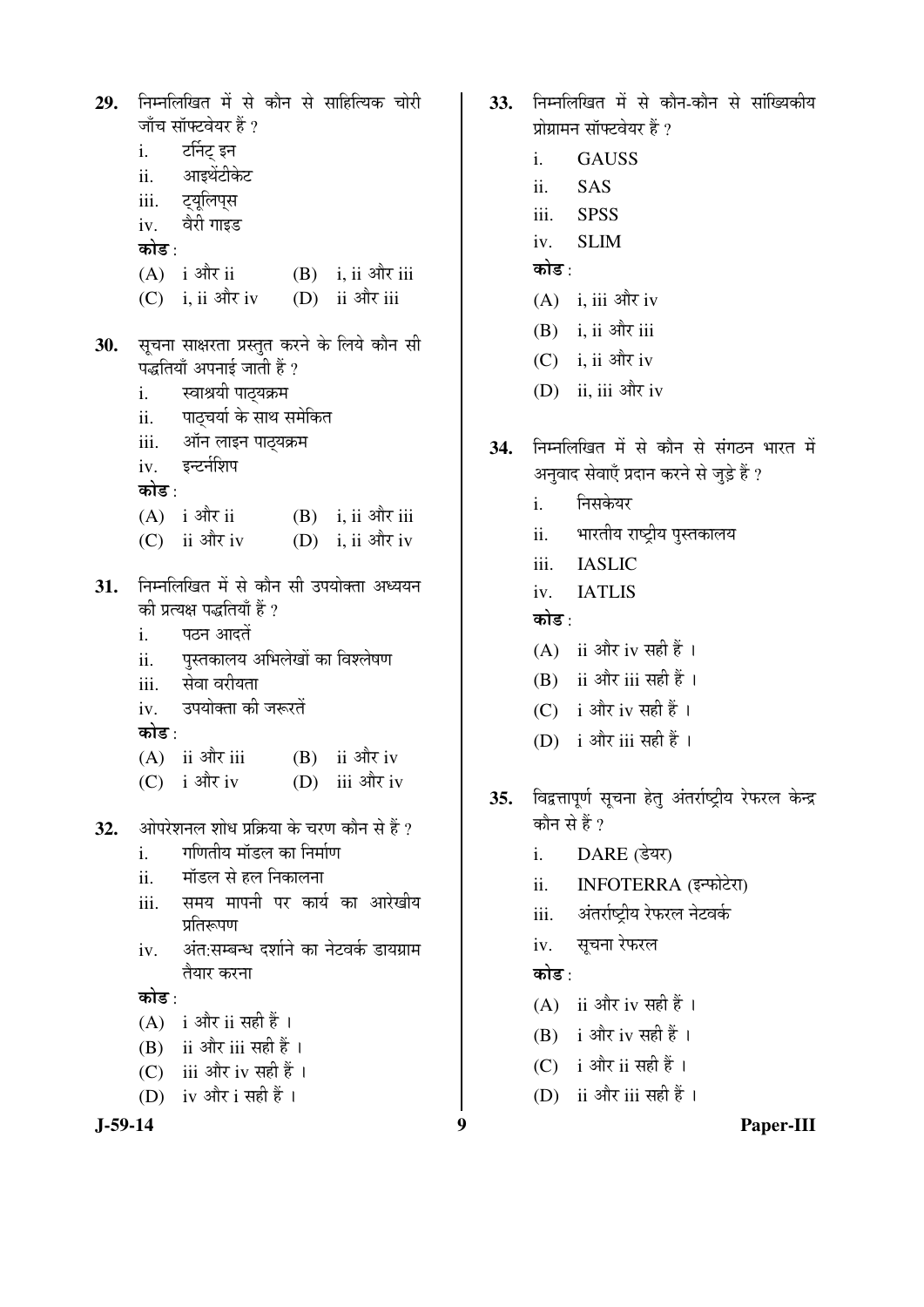- **36.** Which of the following are the works related to IFLA's Committee on Freedom of Access to Information and Freedom of Expression (FAIFE) ?
	- i. Publish reports, participate in national and international conferences and organize workshops.
	- ii. Monitor the state of intellectual freedom within the library community world-wide and publish newsletters and online news.
	- iii. Respond to violations of free access to information and freedom of expression and make press releases.
	- iv. Cross-association activities, to bring participants together.

- (A) i, iii and iv are correct.
- (B) ii, iii and iv are correct.
- (C) i, ii and iv are correct.
- (D) i, ii and iii are correct.
- **37.** Shannon's model of information theory is criticized for which of the following reasons ?
	- i. Concern on semantic issues
	- ii. Engineering bias
	- iii. Concern for technical transmission
	- iv. Emphasis on effectiveness

## **Codes :**

- (A) i and ii are correct.
- (B) ii and iii are correct.
- (C) iii and iv are correct.
- (D) i and iii are correct.
- **38.** Arrange the following Library Acts according to their year of enactment :
	- i. Uttarakhand ii. Orissa iii. Manipur iv. Goa **Codes :**  (A) iv, i, ii, iii (B) i, ii, iii, iv  $(C)$  iii, iv, ii, i  $(D)$  ii, iii, i, iv
- Paper-III 10 J-59-14
- **39.** Arrange the following stages of knowledge representation in order :
	- i. Gather data
	- ii. Knowledge database
	- iii. Codification
	- iv. Content mapping

## **Codes :**

| $(A)$ iv, iii, i, ii | $(B)$ iii, i, iv, ii |
|----------------------|----------------------|
|                      |                      |

- $(C)$  ii, iv, i, iii  $(D)$  i, iii, ii, iv
- **40.** Arrange the following according to their year of emergence :
	- i. ERNET
	- ii. NICNET
	- iii. C-DOT
	- iv. C-DAC

## **Codes :**

- (A) ii, iii, i, iv (B) iii, ii, iv, i
- $(C)$  iv, ii, iii, i  $(D)$  i, iv, iii, ii
- **41.** Arrange the following steps in Flow-Chart in order :
	- i. Modularity
	- ii. Data Structure
	- iii. Identifying problems into subproblems
	- iv. Loops and Termination of loops

## **Codes :**

- (A) iii, iv, i, ii (B) iii, ii, iv, i
- $(C)$  ii, iii, iv, i  $(D)$  iv, ii, i, iii
- **42.** Arrange the following libraries according to their year of origin :
	- i. Asiatic Society Library, Bombay
	- ii. Connemara Public Library, Madras
	- iii. Delhi Public Library, Delhi
	- iv. National Library of India, **Calcutta**

| $(A)$ i, ii, iv, iii | $(B)$ i, iii, iv, ii |
|----------------------|----------------------|
| $(C)$ ii, iv, iii, i | $(D)$ iv, iii, ii, i |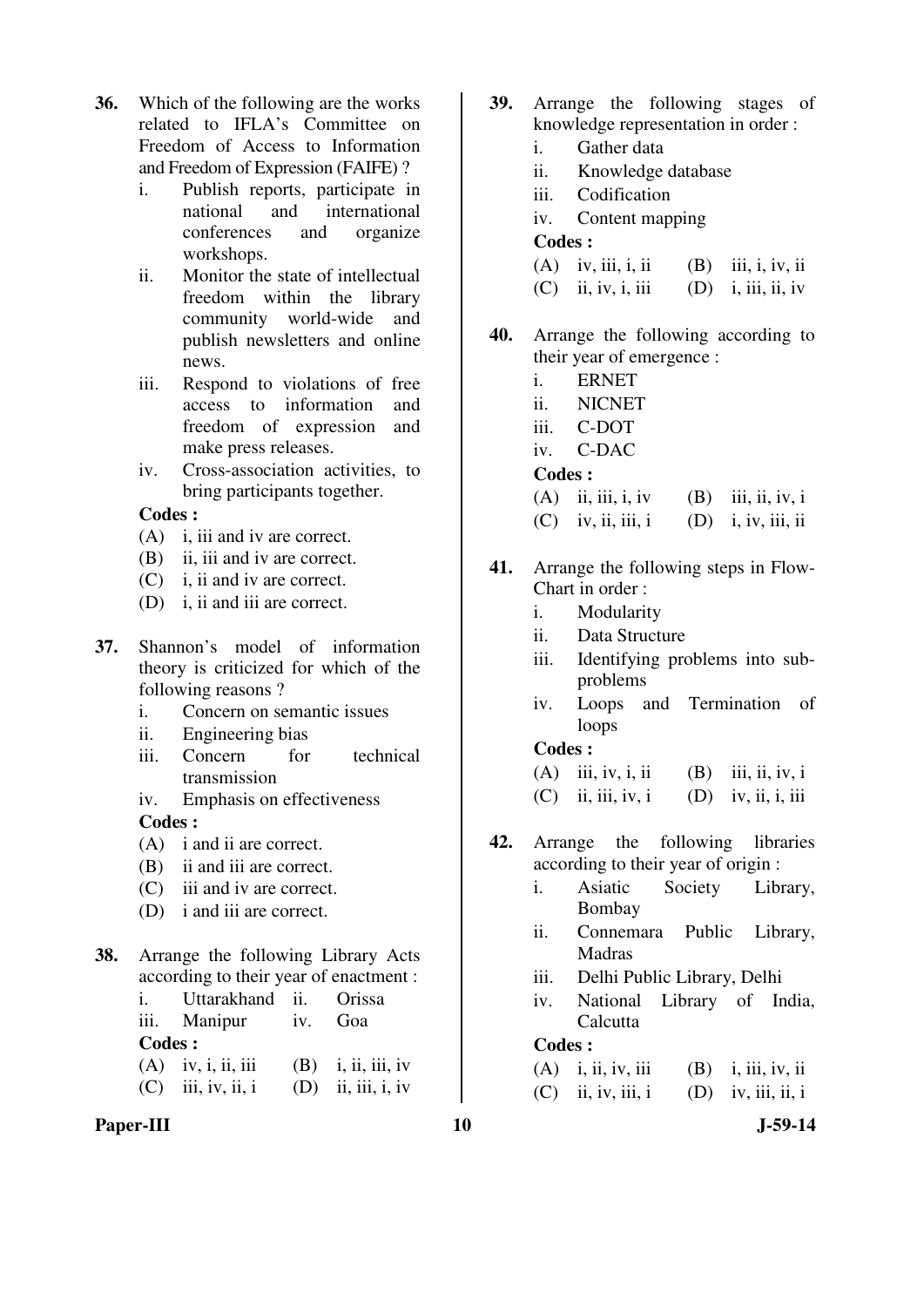- 36. निम्नलिखित में से कौन सी गतिविधियाँ (कार्य) "सुचना तक अभिगम की स्वतंत्रता तथा अभिव्यक्ति की स्वतंत्रता" पर इफ्ला (IFLA) की समिति से सम्बन्धित हैं ?
	- i. प्रतिवेदनों का प्रकाशन, राष्ट्रीय तथा अन्तर्राष्ट्रीय कान्फ्रेंसों में सहभागिता और कार्यशालाओं का आयोजन
	- <u>ii. वैश्विक पु</u>स्तकालय समुदाय के अंदर बौद्धिक स्वतंत्रता की स्थिति को देखना और न्युजलैटर और ऑनलाइन समाचारों का प्रकाशन
	- iii. सूचना तक नि:शुल्क अभिगम और अभिव्यक्ति की स्वतंत्रता के उल्लंघन पर प्रत्यत्तर देना और प्रेस प्रति बनाना
	- iv. सहभागियों को एकत्रित करने के लिए अन्तर-संघीय गतिविधियाँ

## कोड $\cdot$

- $(A)$  i, iii और iv सही हैं।
- (B) ii, iii और iv सही हैं ।
- (C) i, ii और iv सही हैं ।
- (D) i, ii और iii सही हैं ।
- **37.** शैनन के सूचना सिद्धांत मॉडल की किन कारणों से आलोचना की जाती है ?
	- i. अर्थगत मद्दों से सरोकार
	- ii. ‡Ó•Öß×®ÖµÖØ¸üÝÖ †×³Ö®ÖןÖ
	- iii. तकनीकी प्रसारण के लिये सरोकार
	- iv. प्रभावशीलता पर ज़ोर

कोड :

- $(A)$  i और ii सही हैं।
- (B) ii और iii सही हैं।
- (C) iii और iv सही हैं ।
- (D) i और iii सही हैं।
- 38. निम्नलिखित पुस्तकालय अधिनियमों को उनके अधिनियमित होने के वर्ष के अनुसार व्यवस्थित करें :
	- i. उत्तराखंड
	- ii. उडीसा
	- iii. मणिपुर
	- iv. गोवा
	- कोड़ $\cdot$
	- (A) iv, i, ii, iii (B) i, ii, iii, iv  $(C)$  iii, iv, ii, i  $(D)$  ii, iii, i, iv
- 
- 39. ज्ञान प्रस्ततीकरण की निम्नलिखित अवस्थाओं को क्रम में व्यवस्थित करें $\,$  :
	- i देटा संकलन
	- ii. ज्ञान डेटाबेस
	- iii. कटीकरण
	- iv. विषयवस्तु का मानचित्रण
	- कोड :
	- (A) iv, iii, i, ii
	- (B) iii, i, iv, ii
	- $(C)$  ii, iv, i, iii
	- $(D)$  i, iii, ii, iv
- 40. निम्नलिखित को उनके उदभव के वर्ष के अनुसार व्यवस्थित कीजिये :
	- i. ERNET
	- ii. NICNET
	- iii. C-DOT
	- iv. C-DAC
	- कोड :
	- (A) ii, iii, i, iv (B) iii, ii, iv, i
	- $(C)$  iv, ii, iii, i  $(D)$  i, iv, iii, ii
- 41. फ्लो चार्ट में निम्नलिखित सोपानों को क्रम में व्यवस्थित कीजिये  $\cdot$ 
	- i. ग्रमापीयता (मॉड्यूलेरिटी)
	- ii. हेटा संरचना
	- iii. समस्याओं को उपसमस्याओं में पहचानना
	- iv. लुप (या पाश) तथा लुपों की समाप्ति कोड :
	- (A) iii, iv, i, ii (B) iii, ii, iv, i  $(C)$  ii, iii, iv, i  $(D)$  iv, ii, i, iii
- 42. निम्नलिखित पुस्तकालयों को उनके स्थापित होने के वर्षानुसार व्यवस्थित कीजिये :
	- i. एशियाटिक सोसाइटी लाइब्रेरी, बॉम्बे
	- ii. कोनेमारा पब्लिक लाइब्रेरी, मद्रास
	- iii. פü»»Öß ¯Öײ»ÖÛú »ÖÖ‡²ÖÎê¸üß, פü»»Öß
	- iv. नेशनल लाइब्रेरी ऑफ इंडिया, कलकत्ता कोड़ $\cdot$
	- (A) i, ii, iv, iii
	- (B) i, iii, iv, ii
	- $(C)$  ii, iv, iii, i
	- $(D)$  iv, iii, ii, i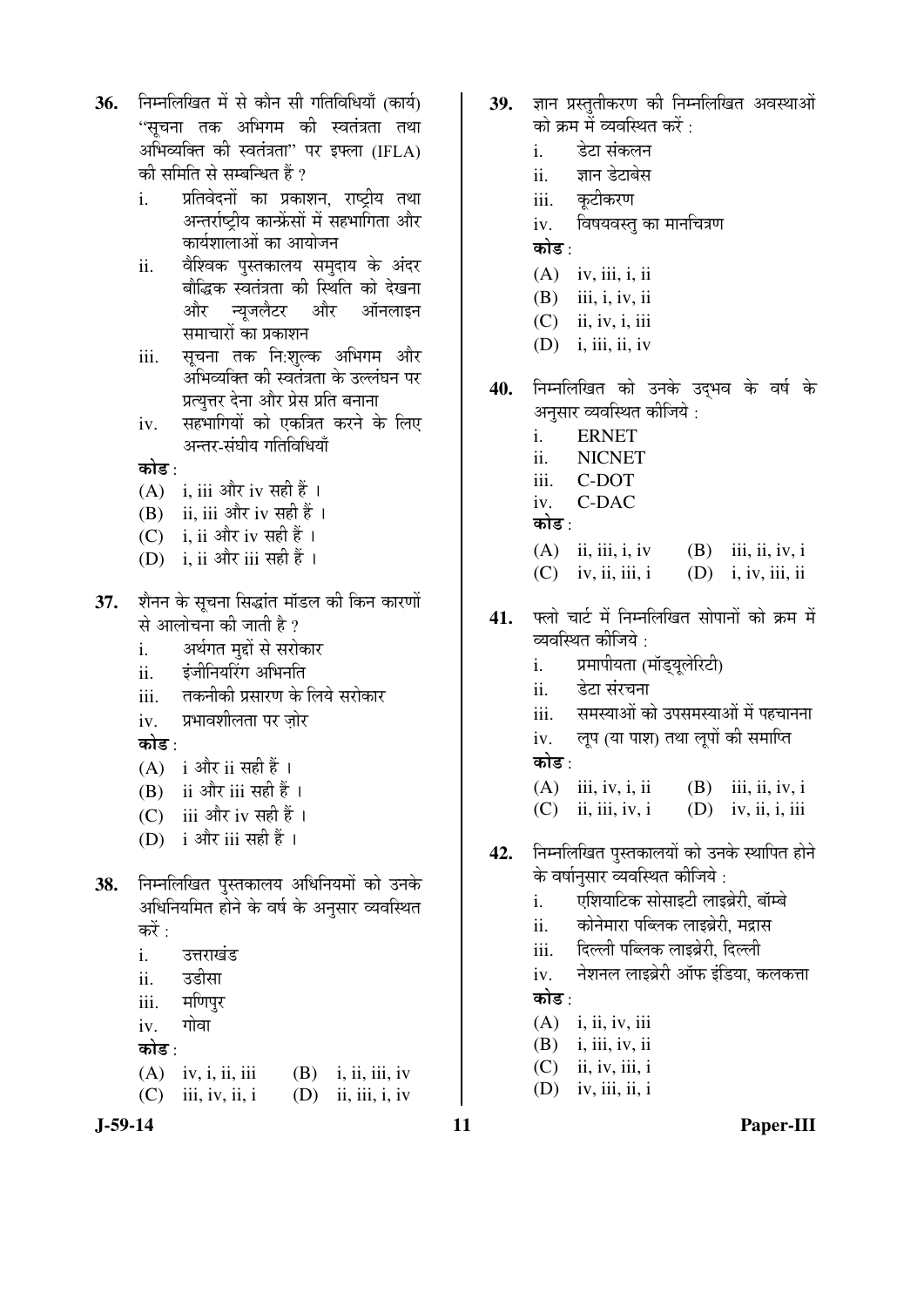| <b>43.</b> Arrange the following according to |  |  |
|-----------------------------------------------|--|--|
| their year of origin :                        |  |  |

- i. Bowker Annual
- ii. Europa World Yearbook
- iii. India; a reference annual
- iv. Stateman's yearbook

- (A) iv, i, ii, iii (B) i, ii, iv, iii
- $(C)$  iv, iii, i, ii  $(D)$  ii, i, iv, iii
- **44.** Arrange the following in the order of development :
	- i. GML
	- ii. Hypermedia
	- iii. SGML
	- iv. Memex

## **Codes :**

| $(A)$ i, ii, iii, iv | $(B)$ iv, ii, i, iii |
|----------------------|----------------------|
| $(C)$ ii, iii, iv, i | $(D)$ iii, ii, i, iv |

- **45.** Arrange in sequence the following committees workshop in order of their year of constitution :
	- i. UGC Committee for Development of University and College Libraries (S.R. Ranganathan)
	- ii. UGC Committee on National Network System for University Libraries (Dr. Yashpal)
	- iii. UGC Review Committee on Library Science (S.R. Ranganathan)
	- iv. UGC Workshop on Standards for College Libraries

#### **Codes :**

| $(A)$ iii, iv, i, ii | $(B)$ iii, ii, i, iv |
|----------------------|----------------------|
|                      |                      |
|                      |                      |

| 43. |               | Arrange the following according to<br>their year of origin :         | 46. | Match the following tools used in<br><b>Total Quality Management:</b><br>$List-I$<br>$List - II$                 |  |  |  |  |
|-----|---------------|----------------------------------------------------------------------|-----|------------------------------------------------------------------------------------------------------------------|--|--|--|--|
|     | i.            | <b>Bowker Annual</b>                                                 |     | Conformance and<br>a. Statistical i.                                                                             |  |  |  |  |
|     | ii.           | Europa World Yearbook                                                |     | Maintain sticks<br>Quality<br>Control                                                                            |  |  |  |  |
|     | iii.          | India; a reference annual                                            |     | b. Check<br>ii.<br>To identify                                                                                   |  |  |  |  |
|     | iv.           | Stateman's yearbook                                                  |     | <b>Sheets</b><br>relationship<br>between problem                                                                 |  |  |  |  |
|     | <b>Codes:</b> |                                                                      |     | and cause                                                                                                        |  |  |  |  |
|     | (A)           | iv, i, ii, iii<br>(B)<br>i, ii, iv, iii                              |     | iii.<br>Checking<br>c. Pareto<br>Charts<br>variables                                                             |  |  |  |  |
|     | (C)           | (D)<br>ii, i, iv, iii<br>iv, iii, i, ii                              |     | d. Fishbone<br>To identify<br>iv.<br>diagram<br>intensity of                                                     |  |  |  |  |
|     |               |                                                                      |     | problem                                                                                                          |  |  |  |  |
| 44. |               | Arrange the following in the order of<br>development :               |     | <b>Codes:</b><br>$\mathbf b$<br>d<br>$\mathbf c$<br>a<br>$\ddot{\mathbf{i}}$<br>iii<br>$\mathbf{i}$<br>(A)<br>iv |  |  |  |  |
|     | i.            | <b>GML</b>                                                           |     | iii<br>$\mathbf{i}$<br>$\mathbf{ii}$<br>(B)<br>iv                                                                |  |  |  |  |
|     | ii.           | Hypermedia                                                           |     | iii<br>ii<br>$\mathbf{i}$<br>(C)<br>iv<br>iii<br>$\ddot{\rm ii}$<br>$\mathbf{i}$<br>(D)<br>iv                    |  |  |  |  |
|     | iii.          | <b>SGML</b>                                                          | 47. | Match the following:                                                                                             |  |  |  |  |
|     | iv.           | Memex                                                                |     | $List - II$<br>$List-I$<br>(Hypothesis)<br>(Characteristics)                                                     |  |  |  |  |
|     | <b>Codes:</b> |                                                                      |     | a. Null<br>$i$ .<br>Statement of                                                                                 |  |  |  |  |
|     | (A)           | i, ii, iii, iv<br>iv, ii, i, iii<br>(B)                              |     | expectations<br>ii.<br>b. Working<br>Relational                                                                  |  |  |  |  |
|     | (C)           | (D)<br>iii, ii, i, iv<br>ii, iii, iv, i                              |     | (Directional)<br>propositions<br>c. Explanatory iii.<br>N <sub>0</sub><br>relation<br>between variables          |  |  |  |  |
| 45. |               | Arrange in sequence the following<br>committees workshop in order of |     | d. Descriptive iv. Existence<br>of<br>variables                                                                  |  |  |  |  |
|     |               | their year of constitution :                                         |     | <b>Codes:</b><br>$\mathbf b$<br>d<br>a<br>$\mathbf c$                                                            |  |  |  |  |
|     | i.            | <b>UGC</b><br>Committee<br>for                                       |     | $\rm ii$<br>$\mathbf{i}$<br>iv<br>(A)<br>111                                                                     |  |  |  |  |
|     |               | Development of University and<br>College<br>Libraries<br>(S.R.       |     | $\mathbf{ii}$<br>iii<br>iv<br>(B)<br>$\mathbf{i}$<br>(C)<br>111<br>11<br>1V<br>1                                 |  |  |  |  |
|     |               | Ranganathan)                                                         |     | ii<br>iii<br>$\mathbf{i}$<br>(D)<br>iv                                                                           |  |  |  |  |
|     | ii.           | UGC Committee on National                                            | 48. | Match the following:<br>$List-I$<br>$List - II$                                                                  |  |  |  |  |
|     |               | Network System for University<br>Libraries (Dr. Yashpal)             |     | a. Theory of Hygiene<br>Likerts<br>i.<br>& Motivation                                                            |  |  |  |  |
|     | iii.          | UGC Review Committee on                                              |     | ii.<br>b. Maturity Theory<br>Vroom                                                                               |  |  |  |  |
|     |               | Library<br>Science<br>(S.R.<br>Ranganathan)                          |     | and<br>Lawler                                                                                                    |  |  |  |  |
|     | iv.           | UGC Workshop on Standards                                            |     | iii. Herzberg<br>c. Expectancy Theory<br>d. Analysis Theory<br>iv. Argyris                                       |  |  |  |  |
|     |               | for College Libraries                                                |     | <b>Codes:</b>                                                                                                    |  |  |  |  |
|     | <b>Codes:</b> |                                                                      |     | $\mathbf b$<br>d<br>a<br>c<br>iii<br>$\mathbf{i}$<br>$\overline{\mathbf{ii}}$<br>(A)<br>iv                       |  |  |  |  |
|     | (A)           | iii, iv, i, ii<br>iii, ii, i, iv<br>(B)                              |     | $\mathbf i$<br>iii<br>ii<br>(B)<br>iv                                                                            |  |  |  |  |
|     | (C)           | i, iii, iv, ii<br>i, ii, iv, iii<br>(D)                              |     | iii<br>$\mathbf{ii}$<br>$\mathbf{i}$<br>(C)<br>iv<br>$\mathbf{i}$<br>ii<br>iii<br>iv<br>(D)                      |  |  |  |  |
|     | Paper-III     |                                                                      | 12  | $J-59-14$                                                                                                        |  |  |  |  |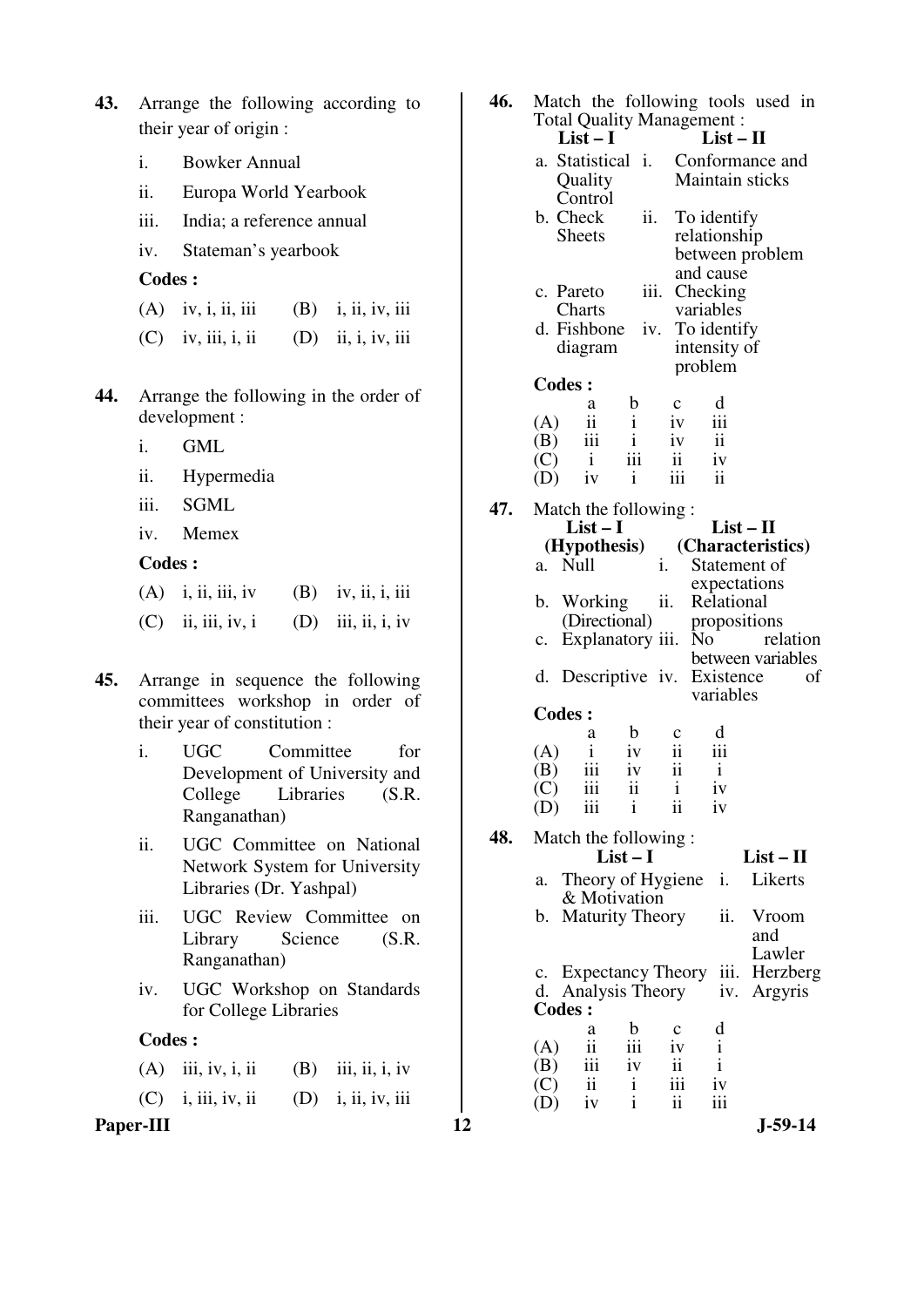**J-59-14 13 Paper-III** 43. निम्नलिखित को उनके उद्भव के वर्ष के अनुसार व्यवस्थित कीजिये : i. बाउकर ऐन्युअल ii. यूरोपा वर्ल्ड इअरबुक iii. इंडिया : ए रेफरेंस ऐन्युअल iv. स्टेटमैन्स इअरबुक कोड $\cdot$ (A) iv, i, ii, iii (B) i, ii, iv, iii  $(C)$  iv, iii, i, ii  $(D)$  ii, i, iv, iii 44. निम्नलिखित को विकास के क्रमानुसार व्यवस्थित कीजिये : i. GML ii. हाइपर मीडिया iii. SGML iv. Memex कोड $\cdot$ (A) i, ii, iii, iv (B) iv, ii, i, iii  $(C)$  ii, iii, iv, i  $(D)$  iii, ii, i, iv 45. निम्नलिखित समितियों/कार्यशालाओं को उनके बनने के वर्ष के क्रम में व्यवस्थित कीजिये : i. विश्वविद्यालय एवं कॉलेज पुस्तकालय विकास पर य.जी.सी. समितियाँ (एस.आर. रंगनाथन) ii. राष्ट्रीय विश्वविद्यालय पुस्तकालय नेटवर्क प्रणाली पर यू.जी.सी. समितियाँ (प्रो. यशपाल) iii. यू.जी.सी. पुस्तकालय विज्ञान पुनरावलोकन समिति (एस.आर. रंगनाथन) iv. यू.जी.सी. कॉलेज पुस्तकालय मानदंड कार्यशाला कोड : (A) iii, iv, i, ii (B) iii, ii, iv  $(C)$  i, iii, iv, ii  $(D)$  i, ii, iv, iii

46. संपर्ण गणवत्ता प्रबन्धन में उपयोग किये जाने वाले उपकरणों का मिलान कीजिये : ÃÖæ"Öß **– I** ÃÖæ"Öß **– II** a. सांख्यिकीय i. गुणवत्ता नियन्त्रण समानुरूपता तथा मेनटेन स्टीक्स b. जाँच शीट्स ii. समस्या तथा कारण के बीच सम्बन्ध की पहचान करना c. पैरेटो चार्टस iii. चरों की जाँच करना d. फिशबोन चित्र iv. समस्या की गहनता की पहचान 󜅐ݟ **:** a b c d (A) ii i iv iii  $(B)$  iii i iv ii  $(C)$  i iii ii iv  $(D)$  iv i iii ii **47.** निम्नलिखित का मिलान कीजिये : सूची – I (प्राक्कल्पना) <u>सूची – II</u> *(विशेषताएँ)* a. ¿Öæ®µÖ i. ¯ÖÏŸµÖÖ¿ÖÖ†Öë ÛúÖ Ûú£Ö®Ö b. क्रियाशील (निर्देशात्मक) ii. सम्बन्धात्मक प्रस्ताव c. व्याख्यात्मक iii. चरों के बीच कोई सम्बन्ध नहीं d. विवरणात्मक iv. चरों की विद्यमानता <u>कोड़ :</u> a b c d  $\begin{array}{cccc} (A) & i & iv & ii & iii \\ (B) & iii & iv & ii & i \end{array}$  $(B)$  iii iv  $\begin{matrix} (C) \\ (D) \end{matrix}$  iii ii ii iv  $(D)$  iii i ii iv **48.** निम्नलिखित का मिलान करें : सूची – I सूची – II a. साफ-सफाई एवं अभिप्रेरण का सिद्धांत i. लिकर्ट b. परिपक्वता का सिद्धांत ii. व्रूम एवं लॉलेर<br>iii. हर्जबर्ग c. प्रत्याशा का सिद्धांत iii. हर्ज़बर्ग<br>d. विश्लेषण सिद्धांत iv. अर्जीरीस d. विश्लेषण सिद्धांत 󜅐ݟ **:** a b c d  $(A)$  ii iii iv i<br>  $(B)$  iii iv ii i  $\begin{matrix} \n(B) & \n\text{iii} & \n\text{iv} & \n\text{ii} & \n\text{i} \\
\text{iv} & \n\text{ii} & \n\text{i} & \n\text{iii} & \n\end{matrix}$  $\begin{matrix} (C) & \text{ii} & \text{i} & \text{iii} & \text{iv} \\ (D) & \text{iv} & \text{i} & \text{ii} & \text{iii} \end{matrix}$  $(D)$  iv i ii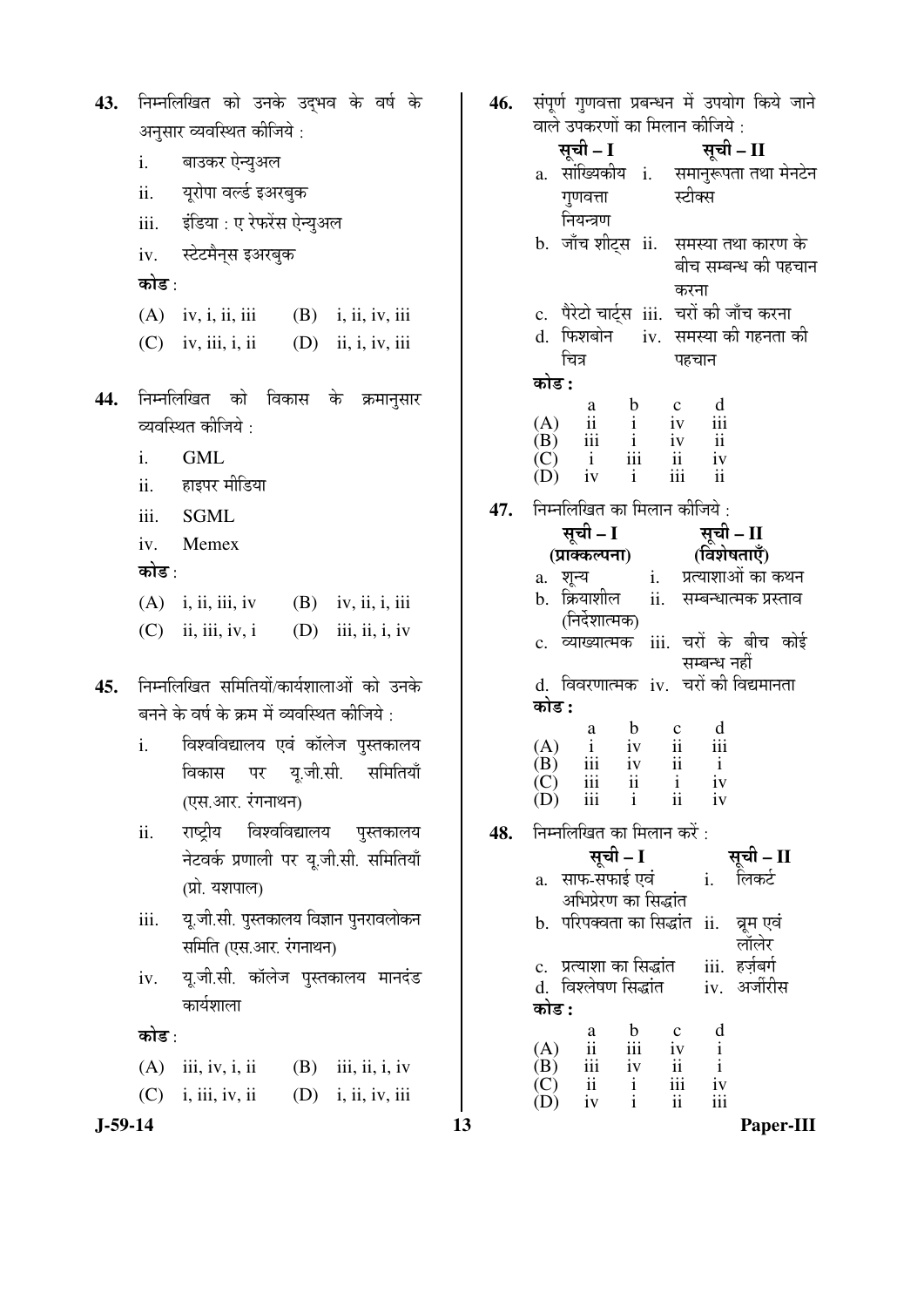| 49.       | Match the following:                                                                                                       | 52. |            | Match the following:          |                               |                    |                           |           |
|-----------|----------------------------------------------------------------------------------------------------------------------------|-----|------------|-------------------------------|-------------------------------|--------------------|---------------------------|-----------|
|           | $List-I$<br>$List-II$<br>a. Harrold<br><b>MBO</b>                                                                          |     |            | $List-I$                      |                               |                    | $List - II$               |           |
|           | $\mathbf{i}$ .<br>Koontz                                                                                                   |     | a.         | N. Grogan i.                  |                               |                    | Scientific &              |           |
|           | b. Rensis<br>Three leadership<br>ii.<br>Likert                                                                             |     |            |                               |                               |                    | Technical                 |           |
|           | styles<br>iii. Four systems<br>c. Peter                                                                                    |     |            |                               |                               |                    | Libraries                 |           |
|           | Drucker<br>management                                                                                                      |     |            | b. J. Saha                    |                               | ii.                | Scientific &<br>technical |           |
|           | iv. Problem solving Vs.<br>d. George<br>Haber<br>Decision making                                                           |     |            |                               |                               |                    | libraries; an             |           |
|           | <b>Codes:</b>                                                                                                              |     |            |                               |                               |                    | introduction to           |           |
|           | d<br>$\mathbf b$<br>a<br>$rac{c}{111}$                                                                                     |     |            |                               |                               |                    | literature                |           |
|           | $\ddot{\mathbf{i}}$<br>iv<br>$\mathbf{i}$<br>(A)<br>iii<br>$\overline{\mathbf{u}}$<br>(B)<br>$\mathbf{i}$<br>iv            |     |            | c. Nilfred                    |                               | iii.               | Handbook of               |           |
|           | $\rm ii$<br>iii<br>$\mathbf{i}$<br>iv<br>(C)                                                                               |     |            | Ashworth                      |                               |                    | special                   |           |
|           | $\overline{\mathbf{u}}$<br>iii<br>iv<br>$\mathbf{i}$<br>(D)                                                                |     |            |                               |                               |                    | librarianship $\&$        |           |
| 50.       | Match the following:                                                                                                       |     |            |                               |                               |                    | information               |           |
|           | $List - II$<br>$List-I$                                                                                                    |     |            |                               |                               |                    | work                      |           |
|           | <b>IFLA</b><br>Information Literacy i.<br>a.                                                                               |     |            | d. L.J.                       |                               |                    | iv. Special               |           |
|           | Competency<br>Standards for Higher                                                                                         |     |            | <b>Strauss</b>                |                               |                    | libraries                 | and       |
|           | Education                                                                                                                  |     |            |                               |                               |                    | information               |           |
|           | ii. CAUL<br>b. Seven Pillars of                                                                                            |     |            |                               |                               |                    | services                  | in        |
|           | Information literacy<br>iii. ACRL<br>c. Guidelines on                                                                      |     |            |                               |                               |                    | India & USA               |           |
|           | <b>Information Literacy</b>                                                                                                |     |            | <b>Codes:</b>                 |                               |                    |                           |           |
|           | for Life Long                                                                                                              |     |            | a<br>$\overline{\textbf{ii}}$ | b                             | $\mathbf c$<br>iii | d<br>$\mathbf{i}$         |           |
|           | Learning<br>d. Information Literacy iv. SCONUL                                                                             |     | (A)<br>(B) | $\mathbf{i}$                  | iv<br>ii                      |                    | iii                       |           |
|           | <b>Working Group</b>                                                                                                       |     |            | ii                            | $\mathbf{i}$                  | iv<br>iii          | iv                        |           |
|           | Codes :<br>$\mathbf b$<br>a                                                                                                |     | (C)<br>(D) | iv                            | $\mathbf{ii}$                 | $\mathbf{i}$       | iii                       |           |
|           | $\frac{d}{i}$<br>$\mathbf c$<br>$\mathbf{i}$<br>iii<br>iv<br>(A)                                                           |     |            |                               |                               |                    |                           |           |
|           | iii<br>$\mathbf{ii}$<br>$\mathbf{i}$<br>(B)<br>iv                                                                          | 53. |            | Match the following:          |                               |                    |                           |           |
|           | iii<br>$\overline{\textbf{ii}}$<br>iv<br>$\mathbf{i}$<br>(C)<br>iii<br>$\mathbf{ii}$<br>$\mathbf{i}$<br>iv<br>(D)          |     |            | $List-I$                      |                               |                    | $List - II$               |           |
| 51.       | Match the following theories with the                                                                                      |     | a.         | Behaviour <i>i</i> .          |                               |                    | Cognitive                 |           |
|           | respectively profounders :                                                                                                 |     |            | Science                       |                               |                    | Process of                |           |
|           | $List-I$<br>$List-II$                                                                                                      |     |            |                               |                               |                    | Information               |           |
|           | Cybernetics<br><b>Charles Osgood</b><br>i.<br>a.<br>(1916)                                                                 |     |            | b. Philosophi ii.             |                               |                    | Studies on                |           |
|           | ii.<br>Marshal C.<br>b. Human                                                                                              |     |            | cal Studies                   |                               |                    | Epistomology              |           |
|           | information<br>Yovits                                                                                                      |     |            | c. Ontology                   |                               |                    | iii. Information          |           |
|           | processing<br>c. Psychological iii. Nobert Wiener                                                                          |     |            |                               |                               |                    | Processing in             |           |
|           | $(1894 - 1964)$<br>approach to                                                                                             |     |            |                               |                               |                    | living things             |           |
|           | message                                                                                                                    |     |            | d. Biological                 |                               | iv.                | Study of nature           |           |
|           | transmission<br>iv. R.L. Ackoff<br>d. General                                                                              |     |            | Science                       |                               |                    | of existence              |           |
|           | Information                                                                                                                |     |            | <b>Codes:</b>                 |                               |                    |                           |           |
|           | System<br><b>Codes:</b>                                                                                                    |     |            | a                             | $\mathbf b$                   | $\mathbf C$        | d                         |           |
|           | d<br>b<br>a                                                                                                                |     | (A)        | iv                            | iii                           | $\mathbf{i}$       | $\mathbf{ii}$             |           |
|           | $\frac{c}{ii}$<br>iii<br>(A)<br>iv<br>$\mathbf{i}$                                                                         |     | (B)        | $\rm iii$                     | $\mathbf{ii}$<br>$\mathbf{i}$ | iv                 | $\mathbf{i}$              |           |
|           | $\overline{\text{iii}}$<br>$\mathbf{i}$<br>$\mathbf{ii}$<br>iv<br>(B)<br>iii<br>$\mathbf{ii}$<br>$\mathbf{i}$<br>iv<br>(C) |     | (C)        | $\rm ii$<br>$\mathbf{i}$      | $\overline{\textbf{ii}}$      | iii                | iv                        |           |
|           | $\mathbf{ii}$<br>$\mathbf{i}$<br>iii<br>iv<br>(D)                                                                          |     | (D)        |                               |                               | iv                 | $\,$ iii                  |           |
| Paper-III |                                                                                                                            | 14  |            |                               |                               |                    |                           | $J-59-14$ |

| 52. |                                                 | Match the following:    |              |              |                                |  |  |  |
|-----|-------------------------------------------------|-------------------------|--------------|--------------|--------------------------------|--|--|--|
|     |                                                 | $List-I$                |              |              | $List-II$                      |  |  |  |
|     | a.                                              | N. Grogan <i>i</i> .    |              |              | Scientific &                   |  |  |  |
|     |                                                 |                         |              |              | Technical                      |  |  |  |
|     |                                                 |                         |              |              | Libraries                      |  |  |  |
|     |                                                 | b. J. Saha              |              | ii.          | Scientific &                   |  |  |  |
|     |                                                 |                         |              |              | technical                      |  |  |  |
|     |                                                 |                         |              |              | libraries; an                  |  |  |  |
|     |                                                 |                         |              |              | introduction to                |  |  |  |
|     |                                                 |                         |              |              | literature                     |  |  |  |
|     |                                                 | c. Nilfred              |              | iii.         | Handbook of                    |  |  |  |
|     |                                                 | Ashworth                |              |              | special                        |  |  |  |
|     |                                                 |                         |              |              | librarianship &<br>information |  |  |  |
|     |                                                 |                         |              |              | work                           |  |  |  |
|     |                                                 | d. L.J.                 |              |              | iv. Special                    |  |  |  |
|     |                                                 | <b>Strauss</b>          |              |              | libraries<br>and               |  |  |  |
|     |                                                 |                         |              |              | information                    |  |  |  |
|     |                                                 |                         |              |              | services<br><sub>in</sub>      |  |  |  |
|     |                                                 |                         |              |              | India & USA                    |  |  |  |
|     |                                                 | <b>Codes:</b>           |              |              |                                |  |  |  |
|     |                                                 | a                       | b            | $\mathbf c$  | d                              |  |  |  |
|     | (A)                                             | ii                      | iv           | iii          | Ť                              |  |  |  |
|     | (B)                                             | $\mathbf{i}$            | ii           | iv           | iii                            |  |  |  |
|     | (C)                                             | $\overline{\mathbf{u}}$ | $\mathbf{i}$ | iii          | iv                             |  |  |  |
|     | (D)                                             | iv                      | ii           | $\mathbf{i}$ | iii                            |  |  |  |
| 53. |                                                 |                         |              |              |                                |  |  |  |
|     | Match the following:<br>$List-I$<br>$List - II$ |                         |              |              |                                |  |  |  |
|     | a.                                              | Behaviour i.            |              |              | Cognitive                      |  |  |  |
|     |                                                 | Science                 |              |              | Process of                     |  |  |  |
|     |                                                 |                         |              |              | Information                    |  |  |  |
|     | b.                                              | Philosophi              |              | ii.          | Studies on                     |  |  |  |
|     |                                                 | cal Studies             |              |              | Epistomology                   |  |  |  |
|     | c.                                              | Ontology                |              | iii.         | Information                    |  |  |  |
|     |                                                 |                         |              |              | Processing in                  |  |  |  |
|     |                                                 |                         |              |              | living things                  |  |  |  |
|     | d.                                              | <b>Biological</b>       |              | iv.          | Study of nature                |  |  |  |
|     |                                                 | Science                 |              |              | of existence                   |  |  |  |
|     |                                                 | <b>Codes:</b>           |              |              |                                |  |  |  |
|     |                                                 | a                       | $\mathbf b$  | с            | d                              |  |  |  |
|     | (A)                                             | iv                      | iii          | $\mathbf{i}$ | ii                             |  |  |  |
|     | (B)                                             | iii                     | ii           | iv           | $\mathbf{i}$                   |  |  |  |
|     | (C)                                             | ii                      | $\mathbf{i}$ | iii          | iv                             |  |  |  |
|     | (D)                                             | $\mathbf{i}$            | ii           | iv           | iii                            |  |  |  |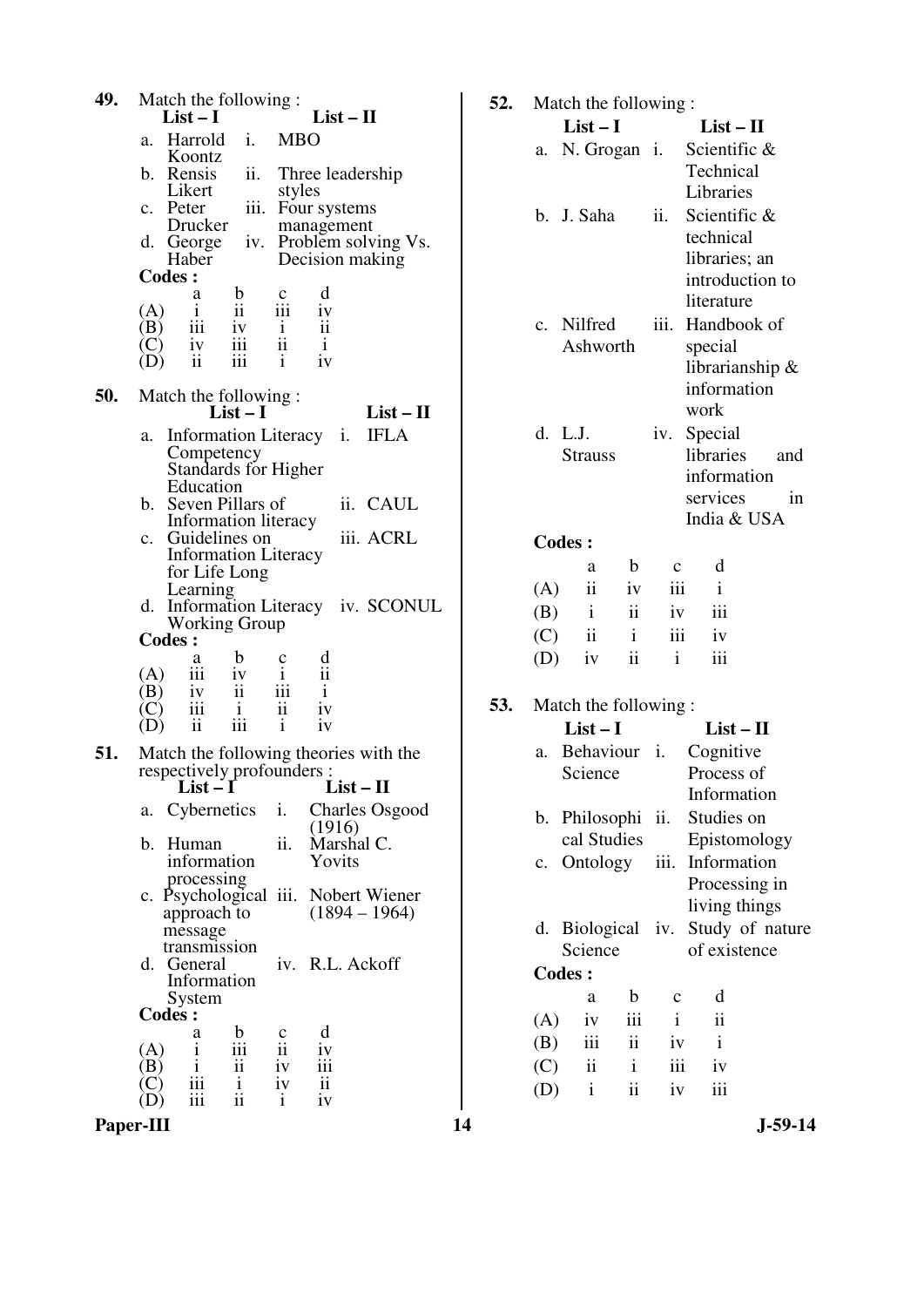|            | <b>49.</b> निम्नलिखित का मिलान करें :                                                                                                                                 |                                                         |                                                       |
|------------|-----------------------------------------------------------------------------------------------------------------------------------------------------------------------|---------------------------------------------------------|-------------------------------------------------------|
|            | सूची - I                                                                                                                                                              |                                                         | सूची – II                                             |
|            |                                                                                                                                                                       |                                                         |                                                       |
|            | <b>सूची – I सूची – II</b><br>a. हैरोल्ड कूंट्ज      i.    MBO<br>b.  रॅसिस लीकर्ट        ii.   तीन नेतृत्व शैलियाँ<br>c.  पीटर ड्रकर          iii.  चार    व्यवस्थाओं |                                                         |                                                       |
|            |                                                                                                                                                                       |                                                         |                                                       |
|            |                                                                                                                                                                       |                                                         | का प्रबन्धन                                           |
|            | d. जॉर्ज हैबर        iv. समस्या समाधान                                                                                                                                |                                                         |                                                       |
|            |                                                                                                                                                                       |                                                         | बनाम निर्णयन                                          |
|            | कोड :                                                                                                                                                                 |                                                         |                                                       |
|            | $\begin{array}{ccccccccc} & & a & b & c & d \\ (A) & i & ii & iii & iv \\ (B) & iii & iv & i & ii \\ (C) & iv & iii & ii & i \\ (D) & ii & iii & i & iv \end{array}$  |                                                         |                                                       |
|            |                                                                                                                                                                       |                                                         |                                                       |
|            |                                                                                                                                                                       |                                                         |                                                       |
|            |                                                                                                                                                                       |                                                         |                                                       |
| <b>50.</b> | निम्नलिखित का मिलान करें :                                                                                                                                            |                                                         |                                                       |
|            | सूची - I                                                                                                                                                              |                                                         | सूची – II                                             |
|            | a. उच्च शिक्षा हेतु सूचना i. IFLA                                                                                                                                     |                                                         |                                                       |
|            | साक्षरता दक्षता मानदंड<br>b.  सूचना साक्षरता के      ii.   CAUL                                                                                                       |                                                         |                                                       |
|            | सात स्तम्भ                                                                                                                                                            |                                                         |                                                       |
|            | c. आजीवन अधिगम हेतु iii. ACRL                                                                                                                                         |                                                         |                                                       |
|            | सूचना साक्षरता पर                                                                                                                                                     |                                                         |                                                       |
|            | दिशा-निर्देश                                                                                                                                                          |                                                         |                                                       |
|            | d. सूचना साक्षरता iv. SCONUL                                                                                                                                          |                                                         |                                                       |
|            | कार्यकारी समूह                                                                                                                                                        |                                                         |                                                       |
|            | कोड :                                                                                                                                                                 |                                                         |                                                       |
|            | $\begin{array}{ccccccccc} & & a & b & c & d\\ (A) & iii & iv & i & ii\\ (B) & iv & ii & iii & i\\ (C) & iii & i & ii & iv\\ (D) & ii & iii & i & iv \end{array}$      |                                                         |                                                       |
|            |                                                                                                                                                                       |                                                         |                                                       |
|            |                                                                                                                                                                       |                                                         |                                                       |
|            |                                                                                                                                                                       |                                                         |                                                       |
|            | 51. निम्नलिखित सिद्धांतों को उनके प्रतिपादकों के                                                                                                                      |                                                         |                                                       |
|            | साथ सुमेलित क <mark>ी</mark> जिये :                                                                                                                                   |                                                         |                                                       |
|            | सूची - I                                                                                                                                                              |                                                         | सूची – II                                             |
|            | साइबरनेटिक्स<br>a.                                                                                                                                                    |                                                         | चार्ल्स ऑसगुड<br>i.                                   |
|            | b.  मानव सूचना                                                                                                                                                        |                                                         | (1916)<br>मार्शल सी.<br>ii.                           |
|            | प्रोसेसिंग                                                                                                                                                            |                                                         | योविट्स                                               |
|            | c.   संदेश प्रसारण का                                                                                                                                                 |                                                         | iii. नोबर्ट वीनर                                      |
|            | मनोवैज्ञानिक उपागम                                                                                                                                                    |                                                         | $(1894-1964)$                                         |
|            | सामान्य सूचना<br>d.                                                                                                                                                   |                                                         | iv. आर.एल. ऐकॉफ                                       |
|            | प्रणाली                                                                                                                                                               |                                                         |                                                       |
|            | कोड :                                                                                                                                                                 |                                                         |                                                       |
|            | $\mathbf b$<br>$\begin{array}{c}\n a \\  i \\  ii \\  iii \\  iii\n \end{array}$<br>(A)                                                                               | $\begin{array}{c} c \\ ii \\ iv \\ iv \\ i \end{array}$ | $\mathbf d$<br>iv                                     |
|            | $\frac{1}{11}$<br>$\frac{1}{11}$<br>$\frac{1}{11}$<br>(B)<br>(C)<br>(D)                                                                                               |                                                         | $\overline{ii}$<br>$\overline{ii}$<br>$\overline{iv}$ |
|            |                                                                                                                                                                       |                                                         |                                                       |
|            |                                                                                                                                                                       |                                                         |                                                       |

| निम्नलिखित का मिलान कीजिये : |                            |                         |              |                                            |  |  |  |
|------------------------------|----------------------------|-------------------------|--------------|--------------------------------------------|--|--|--|
|                              | सूची – I                   |                         |              | सूची – II                                  |  |  |  |
|                              |                            |                         |              | a. एन.ग्रोगन i.  साइन्टीफिक एवं            |  |  |  |
|                              |                            |                         |              | टैक्नीकल लाइब्रेरीज                        |  |  |  |
|                              | b. जे. साहा                |                         |              | ii. साइन्टीफिक एवं                         |  |  |  |
|                              |                            |                         |              | टैक्नीकल लाइब्रेरीज :                      |  |  |  |
|                              |                            |                         |              | इंट्रोडक्शन टू लिटरेचर                     |  |  |  |
|                              | c. नीलफ्रेड                |                         |              | iii. हैंडबुक ऑफ स्पैशल                     |  |  |  |
|                              | ऐशवर्थ                     |                         |              | लाइब्रेरीयनशिप एवं                         |  |  |  |
|                              |                            |                         |              | इन्फोर्मेशन वर्क                           |  |  |  |
| d. एल.जे.                    |                            |                         |              | iv. स्पैशल लाइब्रेरीज एवं                  |  |  |  |
|                              | स्ट्रॉस                    |                         |              | इन्फोर्मेशन सर्विस इन                      |  |  |  |
|                              |                            |                         |              | इंडिया एण्ड यू.एस.ए.                       |  |  |  |
| कोड :                        |                            |                         |              |                                            |  |  |  |
|                              | a                          | $\mathbf b$             | $\mathbf{C}$ | d                                          |  |  |  |
|                              | $(A)$ ii                   | iv iii                  |              | $\mathbf{i}$                               |  |  |  |
| $(B)$ i                      |                            | ii iv                   |              | $\overline{\mathbf{iii}}$                  |  |  |  |
| $(C)$ ii                     |                            | <i>i iii iv</i>         |              |                                            |  |  |  |
| $(D)$ iv                     |                            | $\overline{\mathbf{u}}$ | $\mathbf{i}$ | iii                                        |  |  |  |
|                              |                            |                         |              |                                            |  |  |  |
|                              | निम्नलिखित का मिलान करें : |                         |              |                                            |  |  |  |
|                              | सूची – I                   |                         |              | सूची – II                                  |  |  |  |
|                              |                            |                         |              | a. व्यवहार     i.    सूचना की संज्ञानात्मक |  |  |  |
|                              | विज्ञान                    |                         | प्रक्रिया    |                                            |  |  |  |
|                              |                            |                         |              | b. दार्शनिक ii. ज्ञानमीमांसा पर अध्ययन     |  |  |  |
|                              | अध्ययन                     |                         |              |                                            |  |  |  |
|                              |                            |                         |              | c. ऑन्टोलोजी iii. जीवों में सूचना          |  |  |  |
|                              |                            |                         |              | प्रक्रियाकरण                               |  |  |  |
|                              | d. जैविक                   |                         |              | iv.  अस्तित्व की प्रकृति का                |  |  |  |
|                              | विज्ञान                    |                         |              | अध्ययन                                     |  |  |  |
| कोड :                        |                            |                         |              |                                            |  |  |  |
|                              | a                          | $b$ c                   |              | $\mathbf d$                                |  |  |  |
|                              | $(A)$ iv iii i             |                         |              | $\overline{\mathbf{i}}$                    |  |  |  |
|                              | $(B)$ iii ii iv            |                         |              | $\mathbf{i}$                               |  |  |  |
|                              | $(C)$ ii i iii iv          |                         |              |                                            |  |  |  |
|                              | $(D)$ i ii iv              |                         |              | iii                                        |  |  |  |
|                              |                            |                         |              |                                            |  |  |  |

 $J-59-14$ 

 $15$ 

52.

53.

Paper-III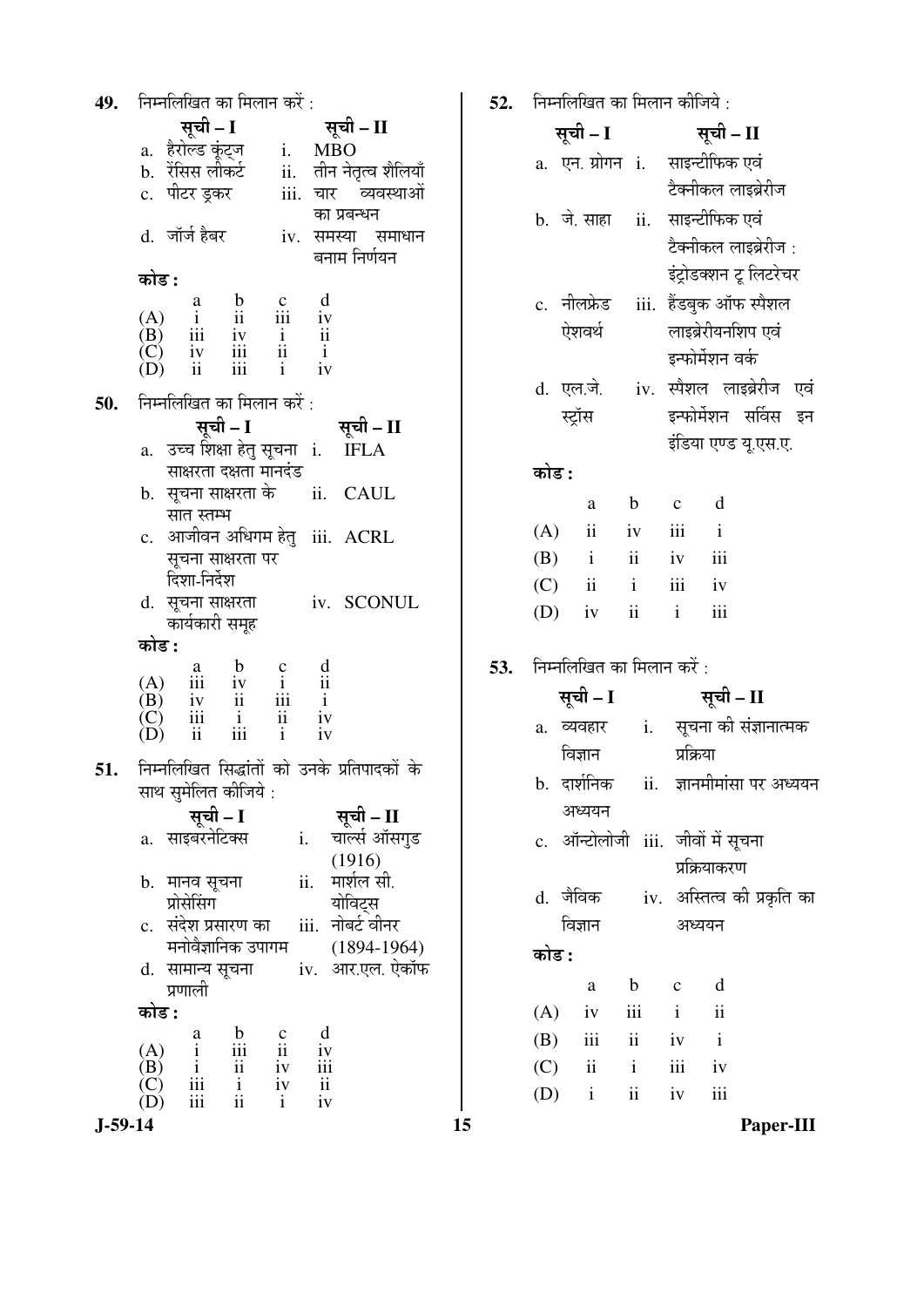|           | <b>54.</b> Match the following implications |
|-----------|---------------------------------------------|
|           | with the respective laws of library         |
| science : |                                             |

|     |            | $List-I$               |                 | $List - II$       |              |                                    |
|-----|------------|------------------------|-----------------|-------------------|--------------|------------------------------------|
|     |            |                        |                 |                   |              | a. Location of the i. Second       |
|     |            | library                |                 |                   |              | Law                                |
|     |            |                        |                 |                   |              | b. Obligation of the ii. Third Law |
|     |            | <b>State</b>           |                 |                   |              |                                    |
|     |            | c. Publicity           |                 |                   |              | iii. Fifth Law                     |
|     |            | d. Strength of         |                 |                   |              | iv. First Law                      |
|     |            | <b>Library Staff</b>   |                 |                   |              |                                    |
|     |            | <b>Codes:</b>          |                 |                   |              |                                    |
|     |            | a                      | $\mathbf{b}$    | $\mathbf{C}$      | d            |                                    |
|     |            | $(A)$ iv ii i          |                 |                   | iii          |                                    |
|     |            | $(B)$ iv i ii          |                 |                   | iii          |                                    |
|     |            | $(C)$ ii ii iii iv     |                 |                   |              |                                    |
|     |            | $(D)$ ii               |                 | iii iv i          |              |                                    |
|     |            |                        |                 |                   |              |                                    |
| 55. |            |                        |                 |                   |              | Match the following biographical   |
|     |            |                        |                 |                   |              | publications from India with the   |
|     |            | respective compilers : |                 |                   |              |                                    |
|     |            | $List-I$               |                 |                   |              | $List-II$                          |
|     |            |                        |                 |                   |              | a. India, Who's i. S.P. Sen        |
|     |            | Who                    |                 |                   |              |                                    |
|     |            |                        |                 |                   |              | b. Who's Who in ii. J.S. Sharma    |
|     |            | India                  |                 |                   |              |                                    |
|     |            |                        |                 |                   |              |                                    |
|     |            |                        |                 |                   |              | c. Dictionary of iii. Business     |
|     |            | Indian                 |                 |                   |              | Press,                             |
|     |            | <b>Biography</b>       |                 |                   |              | Mumbai                             |
|     |            | d. National            |                 |                   |              | iv. INFA Pub.                      |
|     |            | Biographical           |                 |                   |              | New Delhi                          |
|     |            | Dictionary of          |                 |                   |              |                                    |
|     |            | India                  |                 |                   |              |                                    |
|     |            | <b>Codes:</b>          |                 |                   |              |                                    |
|     |            | a                      | $\mathbf b$     | $\mathbf c$       | d            |                                    |
|     | (A)        | iii                    | iv              | $\ddot{\rm n}$    | $\mathbf{i}$ |                                    |
|     | (B)        | $\mathbf{i}$           | $\ddot{\rm ii}$ | iii               | iv           |                                    |
|     | (C)<br>(D) | ii<br>iv               | iii<br>iii      | $\mathbf{i}$<br>i | iv<br>ii     |                                    |

| 56. | Match the following for locating the<br>information: |                          |              |              |                          |               |  |  |
|-----|------------------------------------------------------|--------------------------|--------------|--------------|--------------------------|---------------|--|--|
|     |                                                      | $List-I$                 |              |              |                          | $List-II$     |  |  |
|     | а.                                                   | Information on i.        |              |              |                          | Bibliographic |  |  |
|     |                                                      | recent Nobel             |              |              | Service                  |               |  |  |
|     |                                                      | Prize winners            |              |              |                          |               |  |  |
|     |                                                      | b. Current               |              |              | Indexing<br>ii.          |               |  |  |
|     |                                                      | developments             |              |              | <b>Services</b>          |               |  |  |
|     |                                                      | in Library &             |              |              |                          |               |  |  |
|     |                                                      | Information              |              |              |                          |               |  |  |
|     |                                                      | Science                  |              |              |                          |               |  |  |
|     |                                                      | c. Books on              |              |              | iii. Trend               |               |  |  |
|     |                                                      | Economic                 |              |              | Sources                  |               |  |  |
|     |                                                      | Policies of              |              |              |                          |               |  |  |
|     |                                                      | India                    |              |              |                          |               |  |  |
|     |                                                      | d. Articles on           |              |              | iv. Digest               |               |  |  |
|     |                                                      | Cloud                    |              |              | <b>Services</b>          |               |  |  |
|     |                                                      | Computing                |              |              |                          |               |  |  |
|     |                                                      | <b>Codes:</b>            |              |              |                          |               |  |  |
|     |                                                      | a                        | $\mathbf b$  | c            | d                        |               |  |  |
|     | (A)                                                  | iv                       | iii          | $\mathbf{i}$ | $\ddot{\mathbf{i}}$      |               |  |  |
|     | (B)                                                  | iii t                    | $\mathbf{i}$ | iv           | $\overline{\mathbf{ii}}$ |               |  |  |
|     | (C)                                                  | $\overline{\mathbf{ii}}$ | iii          | iv           | $\mathbf{i}$             |               |  |  |
|     | (D)                                                  | $\mathbf{i}$             | ii           | iii          | iv                       |               |  |  |
| 57. |                                                      | Match the following:     |              |              |                          |               |  |  |
|     |                                                      | $List-I$                 |              |              | $List - II$              |               |  |  |
|     | a.                                                   | Principle of i.          |              |              | Security                 |               |  |  |
|     |                                                      | Osmosis                  |              |              |                          |               |  |  |
|     | b.                                                   | Theory of                |              | ii.          | Sinha                    |               |  |  |
|     |                                                      | Literary                 |              |              | Committee                |               |  |  |
|     |                                                      | Warrants                 |              |              |                          |               |  |  |
|     | $\mathbf{c}$ .                                       | Public                   |              | iii.         | Reclassifi-              |               |  |  |
|     |                                                      | Libraries are            |              |              | cation                   |               |  |  |
|     |                                                      | stagnating               |              |              |                          |               |  |  |
|     |                                                      | pools of                 |              |              |                          |               |  |  |
|     |                                                      | books                    |              |              |                          |               |  |  |
|     |                                                      | d. Firewall              |              |              | iv. Dr. S.R.             |               |  |  |

Ranganathan

**Codes :**  a b c d (A) iv ii iii i<br>(B) iii iv ii i

(B) iii iv ii i<br>(C) iv iii i ii  $\overrightarrow{C}$  iv iii i ii<br>  $\overrightarrow{D}$  i ii iv iii

**Paper-III** 16 J-59-14

 $(D)$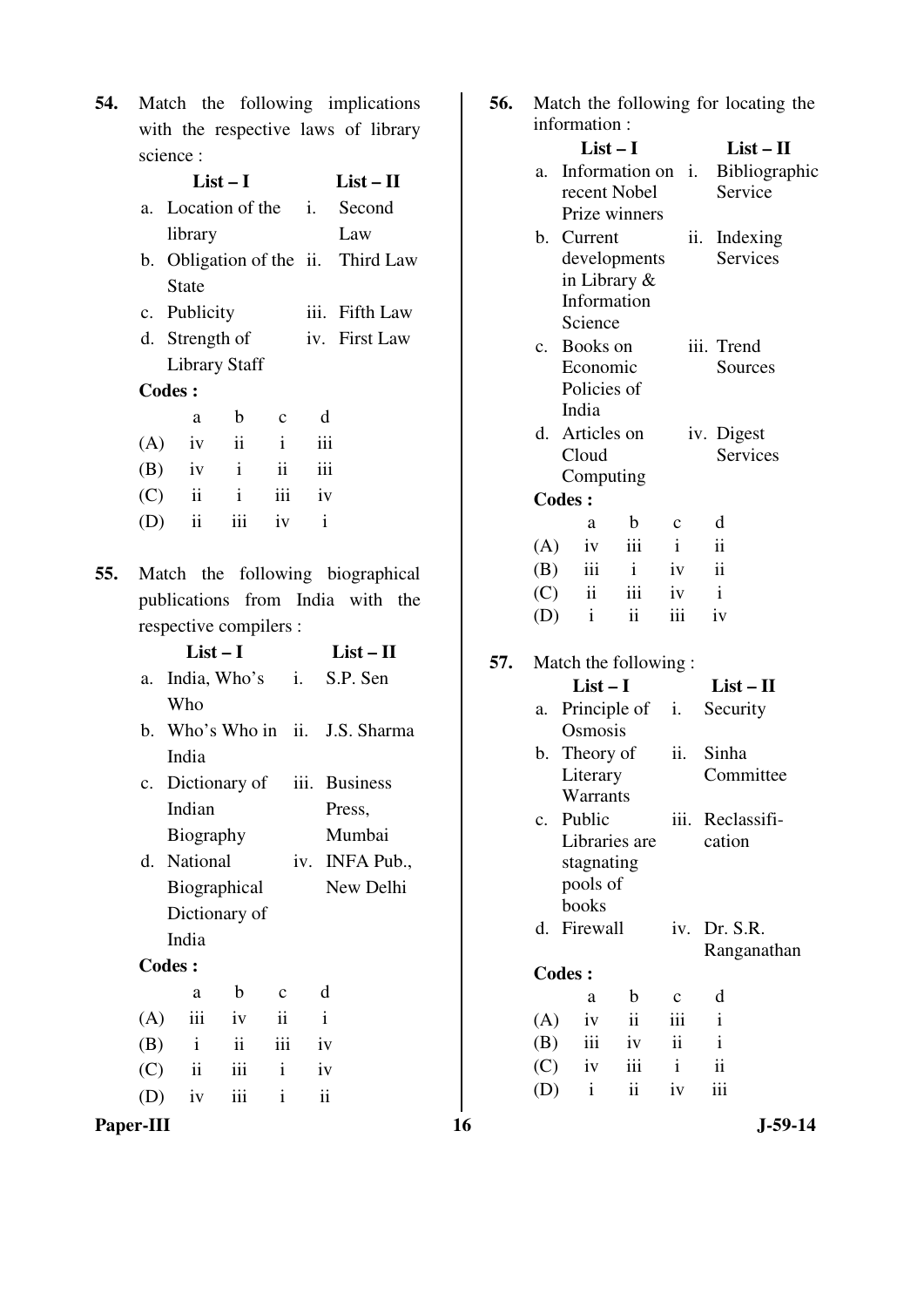| 54. ग्रंथालय विज्ञान के सूत्रों को उनके निहितार्थों के |
|--------------------------------------------------------|
| साथ सुमेलित कीजिये :                                   |

|     |       |           | सूची – I       |                   |              |                    | सूची – II                                                                  |
|-----|-------|-----------|----------------|-------------------|--------------|--------------------|----------------------------------------------------------------------------|
|     |       |           |                |                   |              |                    | a. पुस्तकालय की स्थिति i. द्वितीय कानून                                    |
|     |       |           |                |                   |              |                    | b.  राज्य का दायित्व         ii.    तृतीय कानून                            |
|     |       | c. प्रचार |                |                   |              |                    | iii. पाँचवा कानून                                                          |
|     |       | शक्ति     |                |                   |              |                    | d.  पुस्तकालय स्टाफ की   iv.   प्रथम कानून                                 |
|     | कोड : |           |                |                   |              |                    |                                                                            |
|     |       |           |                | a b c d           |              |                    |                                                                            |
|     |       |           |                | $(A)$ iv ii i iii |              |                    |                                                                            |
|     |       |           |                | $(B)$ iv i ii iii |              |                    |                                                                            |
|     |       |           |                | $(C)$ ii i        |              | iii iv             |                                                                            |
|     |       |           |                | $(D)$ ii iii iv i |              |                    |                                                                            |
| 55. |       |           | सुमेलित करें : |                   |              |                    | भारत से निम्नलिखित जीवनी साहित्य के<br>प्रकाशनों को उनके संकलनकर्ता के साथ |
|     |       |           | सूची – I       |                   |              |                    | सूची – II                                                                  |
|     |       |           |                |                   |              |                    | a. इंडिया, हूज हू <sub>.</sub> i. एस.पी.सेन                                |
|     |       |           |                |                   |              |                    | b. हूज हू इन इंडिया ii. जे.एस. शर्मा                                       |
|     |       |           |                | c.   भारतीय जीवन  |              |                    | iii. बिज़नेस प्रैस,                                                        |
|     |       |           |                | चरित शब्दकोश      |              |                    | मुम्बई                                                                     |
|     |       |           |                |                   |              |                    |                                                                            |
|     |       |           |                |                   |              |                    | d. भारत का राष्ट्रीय    iv. INFA प्रकाशन,                                  |
|     |       |           | जीवन चरित      |                   |              |                    | नई दिल्ली                                                                  |
|     |       |           | शब्दकोश        |                   |              |                    |                                                                            |
|     | कोड : |           |                |                   |              |                    |                                                                            |
|     |       |           | $\rm{a}$       | $\bf b$           | $\mathbf{C}$ | $\mathbf d$        |                                                                            |
|     | (A)   |           |                | iii iv ii         | iii          | $\mathbf{i}$<br>iv |                                                                            |
|     | (B)   |           | $(C)$ ii       | $i$ $ii$<br>iii   | $\mathbf{i}$ | iv                 |                                                                            |
|     |       |           | $(D)$ iv       | iii               | $\mathbf{i}$ | $\rm ii$           |                                                                            |

56. सूचना के स्थान निर्धारण के लिए निम्नलिखित का मिलान कीजिये  $\cdot$ 

|     | सूची – I  |          |              |                                    |              | सूची – II               |     |                                              |  |
|-----|-----------|----------|--------------|------------------------------------|--------------|-------------------------|-----|----------------------------------------------|--|
|     |           |          |              |                                    |              |                         |     | a. हाल ही के नोबल <i>i. प्रं</i> थपरक सेवाएँ |  |
|     |           |          |              | पुरस्कार विजेताओं                  |              |                         |     |                                              |  |
|     |           | पर सूचना |              |                                    |              |                         |     |                                              |  |
|     |           |          |              |                                    |              |                         |     | b. पुस्तकालय एवं ii. अनुक्रमणीकरण            |  |
|     |           |          |              | सूचना विज्ञान में                  |              |                         |     | सेवाएँ                                       |  |
|     |           |          |              | तत्कालीन घटनाएँ                    |              |                         |     |                                              |  |
|     |           |          |              | c.  भारत में आर्थिक                |              |                         |     | iii. ट्रेन्ड सोर्सेस                         |  |
|     |           |          |              | नीतियों पर पुस्तकें                |              |                         |     |                                              |  |
|     |           |          |              | d. क्लाउड कम्प्यूटिंग iv. डाइजेस्ट |              |                         |     |                                              |  |
|     |           |          | पर लेख       |                                    |              |                         |     | सर्विसेस                                     |  |
|     | कोड :     |          |              |                                    |              |                         |     |                                              |  |
|     |           |          |              | a b c                              |              | $\mathbf d$             |     |                                              |  |
|     |           |          |              | $(A)$ iv iii i                     |              | $\overline{\mathbf{u}}$ |     |                                              |  |
|     |           |          |              | $(B)$ iii i iv ii                  |              |                         |     |                                              |  |
|     |           |          |              | $(C)$ ii iii iv i                  |              |                         |     |                                              |  |
|     |           |          |              | $(D)$ i ii                         |              | iii iv                  |     |                                              |  |
|     |           |          |              |                                    |              |                         |     |                                              |  |
| 57. |           |          |              | निम्नलिखित का मिलान कीजिये:        |              |                         |     |                                              |  |
|     |           |          |              | सूची – I                           |              |                         |     | सूची – II                                    |  |
|     |           |          |              |                                    |              |                         |     | a. परासरण का सिद्धांत <u>ai. सु</u> रक्षा    |  |
|     |           |          |              |                                    |              |                         |     | b. साहित्यिक वारेन्ट का ii. सिन्हा समिति     |  |
|     |           |          | सिद्धांत     |                                    |              |                         |     |                                              |  |
|     |           |          |              |                                    |              |                         |     | c. सार्वजनिक पुस्तकालय iii. पुनर्वर्गीकरण    |  |
|     |           |          |              | पुस्तकों के निष्क्रिय              |              |                         |     |                                              |  |
|     |           |          | संग्रह हैं । |                                    |              |                         |     |                                              |  |
|     |           |          | d. फायरवॉल   |                                    |              |                         |     | iv. डॉ.एस.आर.                                |  |
|     |           |          |              |                                    |              |                         |     | रंगनाथन                                      |  |
|     | कोड :     |          |              |                                    |              |                         |     |                                              |  |
|     |           |          | a            | $\mathbf b$                        | $\mathbf{C}$ | d                       |     |                                              |  |
|     | (A)       |          | iv           | $\overrightarrow{\mathbf{i}}$      | iii          | $\mathbf{i}$            |     |                                              |  |
|     | $(B)$ iii |          |              | iv                                 | ii           | $\mathbf{i}$            |     |                                              |  |
|     |           |          | $(C)$ iv     |                                    | $iii$ $i$    |                         | ii  |                                              |  |
|     | $(D)$ i   |          |              | $\mathbf{ii}$                      | iv           |                         | iii |                                              |  |

57.

**J-59-14 17 Paper-III**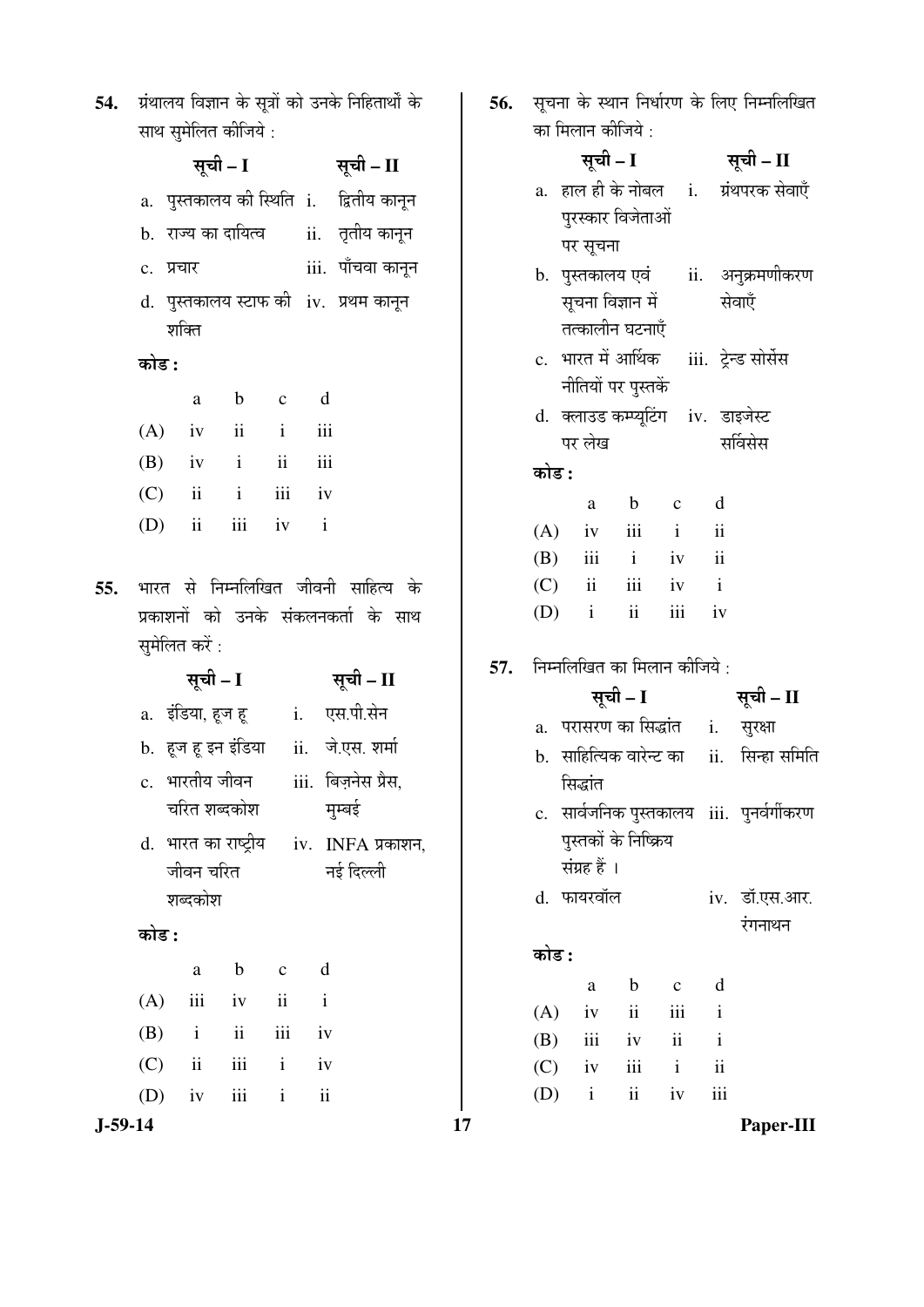| 58. | Match the following:              |                                          |
|-----|-----------------------------------|------------------------------------------|
|     | $List-I$                          | $List-II$                                |
|     | Referral<br>a.                    | Support<br>i.                            |
|     | b. SDI                            | ii.<br>Reaching out                      |
|     | c. Extension                      | iii. Directing                           |
|     |                                   | d. Reprography iv. Anticipating          |
|     | <b>Codes:</b>                     |                                          |
|     | b<br>a                            | d<br>c                                   |
|     | iii iv<br>(A)                     | $\overline{\mathbf{ii}}$<br>$\mathbf{i}$ |
|     | $(B)$ iv ii                       | iii<br>$\mathbf{i}$                      |
|     | iv<br>(C)<br>$\mathbf{i}$         | $\ddot{\mathbf{i}}$<br>iii               |
|     | iii<br>$\ddot{\rm n}$<br>(D)      | iv<br>$\mathbf{i}$                       |
| 59. | Match the following:              |                                          |
|     | $List-I$                          | $List - II$                              |
|     | Similar activities i.<br>a.       | Bureaucratic                             |
|     | are grouped                       | System                                   |
|     | Grouping<br>b.                    | ii. Functional                           |
|     | activities into                   | System                                   |
|     | divisions                         |                                          |
|     | c. Integration of                 | iii. Depart-                             |
|     | projects into                     | mentalisation                            |
|     | functional system                 |                                          |
|     | d. Control and                    | iv. Matrix                               |
|     | Supervision                       | structure                                |
|     | through hierarchy                 |                                          |
|     | of positions                      |                                          |
|     | <b>Codes:</b>                     |                                          |
|     | b<br>a                            | d<br>c                                   |
|     | (A)<br>iv<br>$\mathbf{i}$         | $\rm ii$<br>iii                          |
|     | iii<br>$\ddot{\mathbf{i}}$<br>(B) | $\mathbf{i}$<br>iv                       |
|     | (C)<br>ii<br>$\mathbf{i}$         | iii<br>iv                                |
|     | ii<br>iii<br>(D)                  | iv<br>i                                  |
|     |                                   |                                          |
| 60. | Match the following:              |                                          |
|     | $List-I$                          | $List-II$                                |
|     | Virtua<br>i.<br>a.                | Veeru Technologies                       |
|     |                                   | (KIIKM)                                  |
|     | ii.<br>b. Alice                   | <b>Infotech Consultants</b>              |
|     |                                   | Pvt. Ltd.                                |
|     | c. Libsys                         | iii. Softlink, Australia                 |
|     | New<br>d.<br>iv.<br>Genlib        | VTLS, Virginia                           |
|     |                                   |                                          |
|     | <b>Codes:</b><br>$\mathbf b$<br>a | d<br>c                                   |
|     | $\mathbf{i}$<br>iii<br>(A)        | $\ddot{\mathbf{i}}$<br>iv                |
|     | $\ddot{\mathbf{i}}$<br>(B)<br>iv  | iii<br>$\mathbf{i}$                      |
|     | (C)<br>iv<br>$\mathbf{ii}$        | iii<br>i                                 |
|     | iii<br>iv<br>(D)                  | $\mathbf{i}$<br>ii                       |

Paper-III 18 J-59-14

**61.** Match the following file formats with the creators :

|     | $List-I$      |                         |              | $List-II$      |                  |
|-----|---------------|-------------------------|--------------|----------------|------------------|
|     | a. RTF        | i.                      |              |                | Sun Micro System |
|     | b. PDF        | ii. Aldus               |              |                |                  |
|     | c. TIFF       |                         |              | iii. Microsoft |                  |
|     |               | d. AU iv. Adobe         |              |                |                  |
|     | <b>Codes:</b> |                         |              |                |                  |
|     | a             | $\mathbf b$             | $\mathbf{c}$ | d              |                  |
| (A) | $i\mathbf{v}$ | iii                     | ii           | $\mathbf{i}$   |                  |
| (B) | iii           | iv                      | ii           | $\mathbf{i}$   |                  |
|     | $(C)$ ii      | iii                     | iv           | $\mathbf{i}$   |                  |
|     | $\mathbf{i}$  | $\overline{\mathbf{u}}$ | iv           |                |                  |

**62.** Match the following MARC 21 tags with respective fields :

| $List-I$                       |                         |                   |  |  |  |  |
|--------------------------------|-------------------------|-------------------|--|--|--|--|
| 020<br>a.                      | i.                      | Publication and   |  |  |  |  |
|                                |                         | Distribution      |  |  |  |  |
| b. 100                         | $\overline{11}$ .       | Series Statement  |  |  |  |  |
| c. 260                         |                         | iii. ISBN         |  |  |  |  |
| d. $440$                       |                         | iv. Personal name |  |  |  |  |
| <b>Codes:</b>                  |                         |                   |  |  |  |  |
| a                              | b                       | d<br>$\mathbf{c}$ |  |  |  |  |
| $\mathbf{i}$<br>(A)            | $\ddot{\rm n}$          | iii<br>iv         |  |  |  |  |
| $\overline{\mathbf{u}}$<br>(B) | iv                      | iii<br>i          |  |  |  |  |
| iii<br>(C)                     | $\overline{\mathbf{1}}$ | i<br>iv           |  |  |  |  |
| iii                            | iv                      | i<br>11           |  |  |  |  |

- **63. Assertion (A) :** Social networking tools are very effective for marketing of Library products and services.
	- **Reason** (**R**) : They help to reach out the patrons anywhere and at any time.

- (A) Both (A) and (R) are true.
- (B) Both (A) and (R) are false.
- (C) (A) is true, but  $(R)$  is false.
- (D) (A) is false, but (R) is true.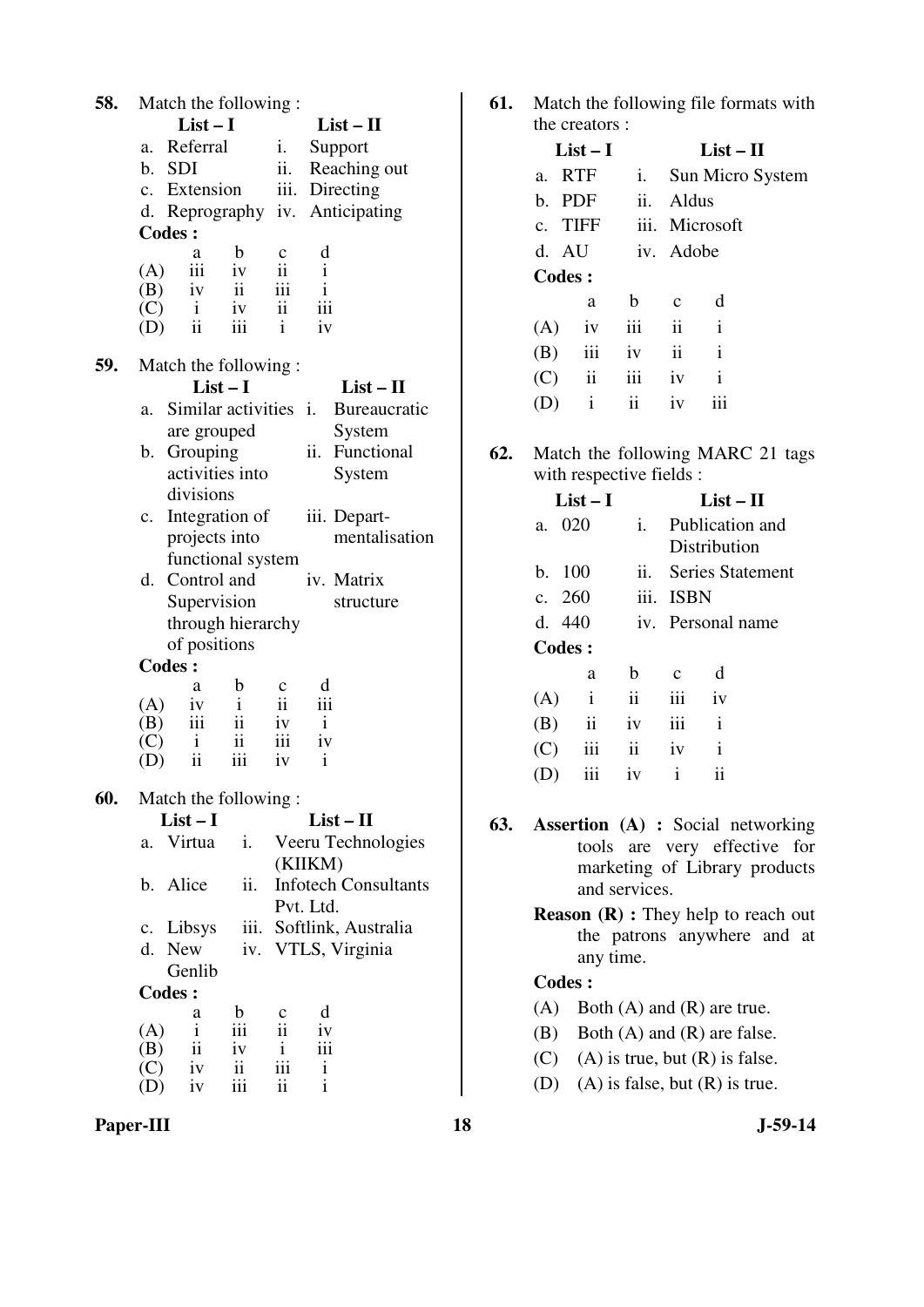| 58. |                | निम्नलिखित का मिलान करें :                                                                                                                                         |                                                                             |                        |                  |                                          |
|-----|----------------|--------------------------------------------------------------------------------------------------------------------------------------------------------------------|-----------------------------------------------------------------------------|------------------------|------------------|------------------------------------------|
|     |                | सूची – I                                                                                                                                                           |                                                                             |                        | सूची – II        |                                          |
|     |                | a. रेफरल                                                                                                                                                           |                                                                             |                        | i. सहायता        |                                          |
|     | b. SDI         |                                                                                                                                                                    |                                                                             |                        |                  | ii. रीचिंग आऊट                           |
|     |                | c. विस्तार                                                                                                                                                         |                                                                             |                        | iii. निर्देशन    |                                          |
|     |                | d. प्रतिलिपीकरण                                                                                                                                                    |                                                                             |                        |                  | iv. पूर्वानुमानित                        |
|     |                | (रिप्रोग्राफी)                                                                                                                                                     |                                                                             |                        |                  |                                          |
|     | कोड :          |                                                                                                                                                                    |                                                                             |                        |                  |                                          |
|     |                |                                                                                                                                                                    |                                                                             |                        |                  |                                          |
|     |                |                                                                                                                                                                    |                                                                             |                        |                  |                                          |
|     |                |                                                                                                                                                                    |                                                                             |                        |                  |                                          |
|     |                |                                                                                                                                                                    |                                                                             |                        |                  |                                          |
|     |                | $\begin{array}{ccccccccc} & & a & b & c & d\\ (A) & iii & iv & ii & i\\ (B) & iv & ii & iii & i\\ (C) & i & iv & ii & iii\\ (D) & ii & iii & i & iv \end{array}$   |                                                                             |                        |                  |                                          |
| 59. |                | निम्नलिखित का मिलान कीजिये :                                                                                                                                       |                                                                             |                        |                  |                                          |
|     |                | सूची - I                                                                                                                                                           |                                                                             |                        |                  | सूची – II                                |
|     |                |                                                                                                                                                                    |                                                                             |                        |                  | a. एक समान गतिविधियों i. अधिकारी         |
|     |                | का समूहीकरण                                                                                                                                                        |                                                                             |                        |                  | तंत्र प्रणाली                            |
|     | b.             |                                                                                                                                                                    |                                                                             |                        |                  | गतिविधियों का प्रभागों ii. प्रकार्यात्मक |
|     |                | में समूहीकरण                                                                                                                                                       |                                                                             |                        |                  | प्रणाली                                  |
|     |                | c.  परियोजनाओं का                                                                                                                                                  |                                                                             |                        |                  | iii. विभागीकरण                           |
|     |                | प्रकार्यात्मक प्रणाली में                                                                                                                                          |                                                                             |                        |                  |                                          |
|     |                | समेकन                                                                                                                                                              |                                                                             |                        |                  |                                          |
|     |                |                                                                                                                                                                    |                                                                             |                        |                  |                                          |
|     | d.             | पदानुक्रमों के जरिये      iv.   मैट्रिक्स<br>नियन्त्रण तथा निरीक्षण                                                                                                |                                                                             |                        |                  | संरचना                                   |
|     | कोड :          |                                                                                                                                                                    |                                                                             |                        |                  |                                          |
|     |                |                                                                                                                                                                    |                                                                             |                        |                  |                                          |
|     |                |                                                                                                                                                                    |                                                                             |                        |                  |                                          |
|     |                |                                                                                                                                                                    |                                                                             |                        |                  |                                          |
|     |                |                                                                                                                                                                    |                                                                             |                        |                  |                                          |
|     |                | $\begin{array}{ccccccccc} & & a & b & c & d\\ (A) & iv & i & ii & iii\\ (B) & iii & ii & iv & i\\ (C) & i & ii & iii & iv\\ (D) & ii & iii & iv & i\\ \end{array}$ |                                                                             |                        |                  |                                          |
| 60. |                | निम्नलिखित का मिलान कीजिये :                                                                                                                                       |                                                                             |                        |                  |                                          |
|     |                | सूची – I                                                                                                                                                           |                                                                             |                        | सूची – II        |                                          |
|     | a.             | वर्चुआ                                                                                                                                                             | $\mathbf{i}$ .                                                              |                        |                  | वीरू टैक्नोलॉजीस                         |
|     |                |                                                                                                                                                                    |                                                                             |                        | (KIIKM)          |                                          |
|     |                | b. एलीस                                                                                                                                                            | ii.                                                                         |                        |                  | इंफोटैक कनसल्टैंटस                       |
|     |                | (Alice)                                                                                                                                                            |                                                                             |                        | प्राइवेट लिमिटेड |                                          |
|     |                | लिबसिस                                                                                                                                                             |                                                                             |                        |                  | iii. सॉफ्टलिंक, ऑस्ट्रेलिया              |
|     | $\mathbf{c}$ . |                                                                                                                                                                    |                                                                             |                        |                  |                                          |
|     | d.             | (Libsys)<br>न्यूजेनलिब iv. VTLS, वर्जीनिया                                                                                                                         |                                                                             |                        |                  |                                          |
|     | कोड :          |                                                                                                                                                                    |                                                                             |                        |                  |                                          |
|     |                |                                                                                                                                                                    | $\mathbf b$                                                                 |                        | d                |                                          |
|     |                | a                                                                                                                                                                  | iii                                                                         | $\frac{c}{ii}$         | iv               |                                          |
|     |                |                                                                                                                                                                    |                                                                             |                        | iii              |                                          |
|     |                | (A) $\frac{d}{d}$<br>(B) $\frac{d}{dx}$<br>(C) iv                                                                                                                  | $\begin{array}{c} \text{i} \text{v} \\ \text{ii} \\ \text{iii} \end{array}$ | $\frac{i}{\text{iii}}$ | $\mathbf{i}$     |                                          |
|     | (D)            | iv                                                                                                                                                                 |                                                                             | $\mathbf{ii}$          | $\mathbf{i}$     |                                          |
|     |                |                                                                                                                                                                    |                                                                             |                        |                  |                                          |

61. निम्नलिखित फाइल फॉर्मेट्स को सर्जनकर्त्ताओं<br>के साथ सुमेलित कीजिये :

|       | सूची - I                |     |                     | सूची – II            |
|-------|-------------------------|-----|---------------------|----------------------|
|       | a. RTF                  |     |                     | i. सन माइक्रो सिस्टम |
|       | b. PDF                  |     |                     | ii. ऑल्डस (ALDUS)    |
|       | c. TIFF                 |     |                     | iii. माइक्रोसॉफ्ट    |
|       | d. AU                   |     |                     | iv. एडोब (Adobe)     |
| कोड : |                         |     |                     |                      |
|       | a                       | b   | $\mathbf c$         | d                    |
| (A)   | iv                      | iii | $\ddot{\mathbf{i}}$ | $\mathbf{i}$         |
|       | $(B)$ iii               | iv  | ii                  | $\mathbf{i}$         |
| (C)   | $\overline{\mathbf{u}}$ | iii | iv                  | $\mathbf{i}$         |
| (D)   | $\mathbf{i}$            | ii  | iv                  |                      |
|       |                         |     |                     |                      |

62. निम्नलिखित मार्क 21 टैग्स को उनके क्षेत्रों के साथ सुमेलित कीजिये :

|       | सूची – I |                         |              | सूची – II         |  |
|-------|----------|-------------------------|--------------|-------------------|--|
|       | a. 020   | $i$ .                   |              | प्रकाशन तथा वितरण |  |
|       | b. 100   |                         |              | ii. ग्रंथमाला कथन |  |
|       | c. 260   |                         | iii. ISBN    |                   |  |
|       | d. 440   |                         |              | iv. व्यक्तिगत नाम |  |
| कोड : |          |                         |              |                   |  |
|       | a        | b                       | $\mathbf{c}$ | d                 |  |
|       | $(A)$ i  | $\overline{\mathbf{u}}$ | iii          | iv                |  |
| (B)   | ii       | iv                      | iii          | $\mathbf{i}$      |  |
| (C)   | iii      | ii                      | iv           |                   |  |

**अभिकथन (A)** : पुस्तकालय उत्पादों तथा<br>सेवाओं के विपणन के लिये सोशल 63. नेटवर्किंग उपकरण बहुत प्रभावपूर्ण होते हैं ।

iv i

 $\overline{\mathbf{i}}$ 

कारण (R) : यह कहीं भी और किसी भी समय पर उपभोक्ता तक पहुँचने में सहायता करते हैं ।

## कोड :

 $(D)$  iii

- (A) (A) और (R) दोनों सत्य हैं ।
- (B) (A) और (R) दोनों असत्य हैं।
- (C) (A) सत्य है, किन्तु (R) असत्य है।
- (D) (A) असत्य है, किन्तु (R) सत्य है।

 $J-59-14$ 

19

Paper-III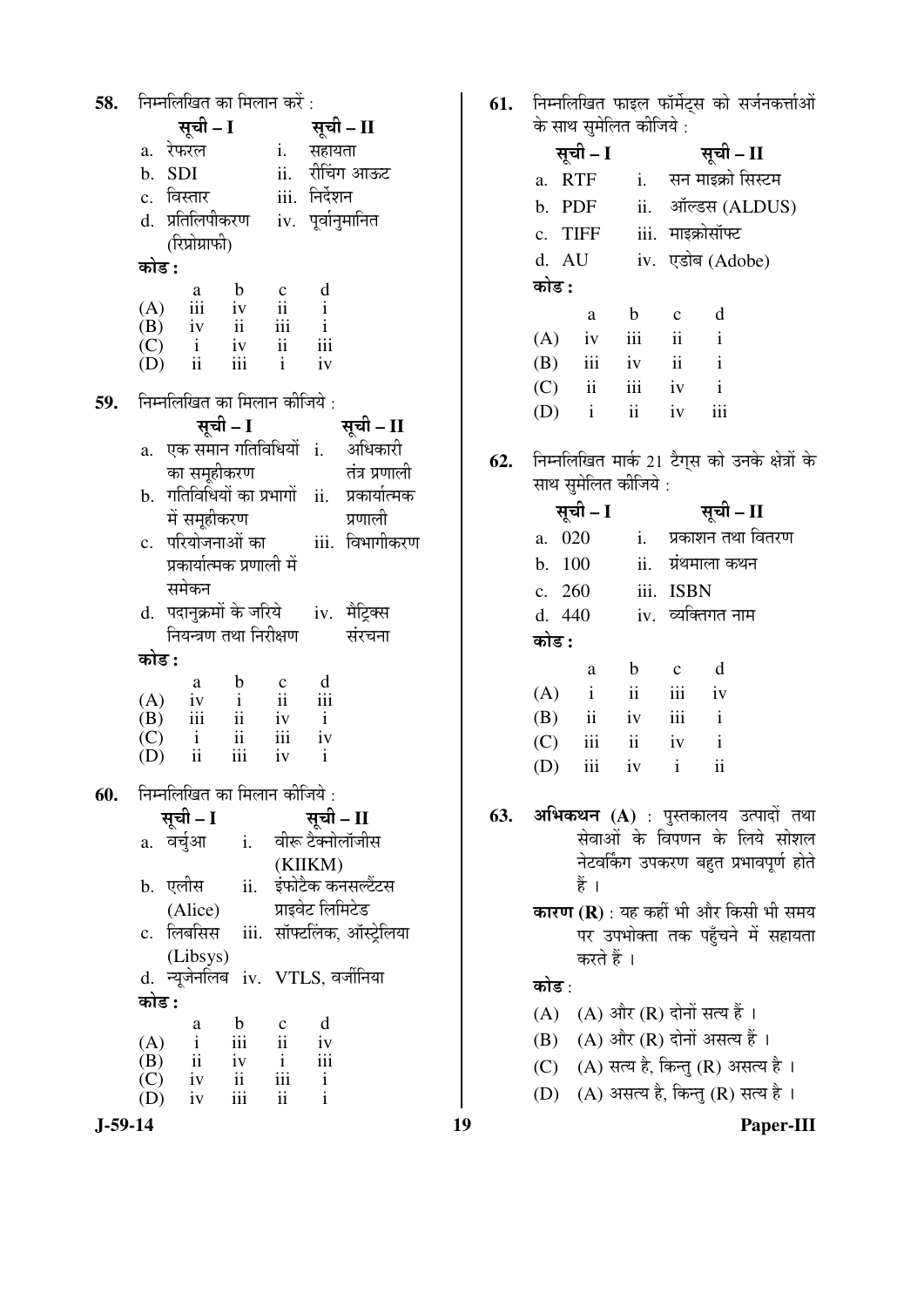- **64. Assertion (A) :** There is no need for libraries to invest on reference collection.
	- **Reason (R) :** Web is a treasure of all types of information that can replace reference desk.

- (A) Both (A) and (R) are true.
- (B) Both (A) and (R) are false.
- $(C)$  (A) is true, but  $(R)$  is false.
- (D) (A) is false, but  $(R)$  is true.
- **65. Assertion (A) :** UGC has devised performance indicators for the promotion of faculty and librarians.
	- **Reason (R) :** Performance Appraisal is an important tool for merit rating.

## **Codes :**

- (A) (A) is true, but  $(R)$  is false.
- (B) (A) is false, but  $(R)$  is true.
- (C) Both (A) and (R) are true.
- (D) Both (A) and (R) are false.
- **66. Assertion (A) :** All unabridged dictionaries provide word meaning, antonyms, synonyms and places, etc.
	- **Reason (R) :** All dictionaries provide information on antonyms and homonym, etc.

## **Codes :**

- (A) (A) is true, but  $(R)$  is false.
- (B) Both (A) and (R) are true.
- $(C)$  (A) is false, but  $(R)$  is true.
- (D) Both (A) and (R) are false.

#### Paper-III 20 J-59-14

- **67. Assertion (A) :** Information Literacy is a technique and skill known by the information literate for utilizing the wide range of information sources and tools.
	- **Reason (R)** : It discourages the use of libraries and information centres and makes the patron independent in identifying, locating and using information sources without depending upon an intermediary.

#### **Codes :**

- (A) Both (A) and (R) true.
- (B) Both (A) and (R) are false.
- $(C)$  (A) is true, but  $(R)$  is false.
- (D) (A) is false, but  $(R)$  is true.
- **68. Assertion (A) :** Inverse document frequency is the logarithm of the reciprocal of the number of documents in a collection that contains a given term.
	- **Reason (R) :** Inverse document frequency measure is computed from term frequency and inverse document frequency.

#### **Codes :**

- (A) Both (A) and (R) are true.
- (B) Both (A) and (R) are false.
- $(C)$  (A) is true, but  $(R)$  is false.
- (D) (A) is false, but (R) is true.
- **69. Assertion (A) :** Subject gateways are suitable for all types of users for finding their information.
	- **Reason (R) : Subject gateways are** developed by subject and computer experts.

- (A) (A) is true, but  $(R)$  is false.
- (B) (A) is false, but  $(R)$  is true.
- (C) Both (A)  $\&$  (R) are true.
- (D) Both  $(A) \& R$  are false.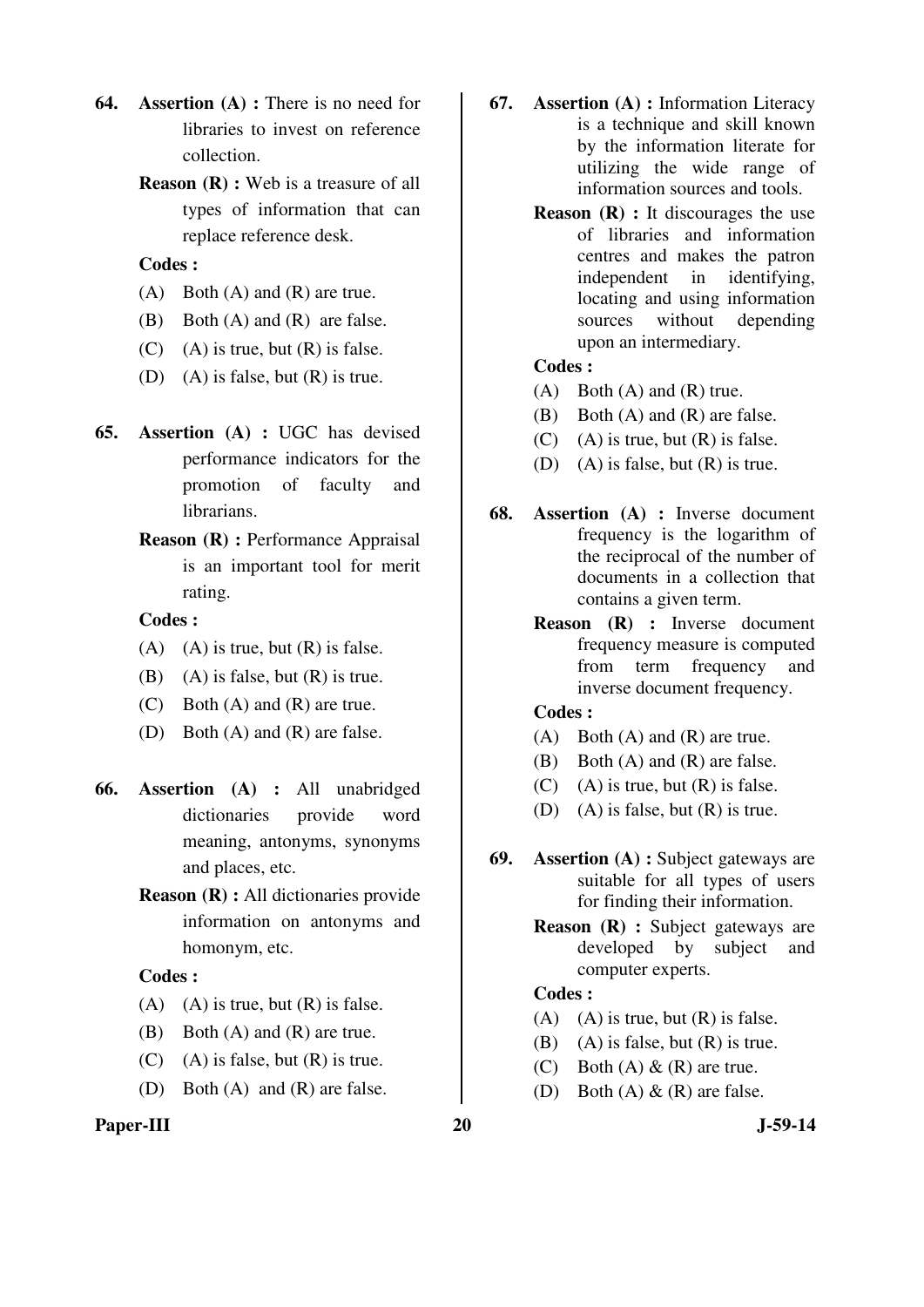- 64. अभिकथन (A) : पुस्तकालयों को संदर्भ संकलन में निवेश करने की जरूरत नहीं हे ।
	- **कारण (R)** : वेब सूचना के सभी प्रकारों का ख़जाना है जो संदर्भ डेस्क का प्रतिस्थापन कर सकता है ।

कोड :

- $(A)$   $(A)$  और  $(R)$  दोनों सत्य हैं।
- $(B)$   $(A)$  और  $(R)$  दोनों असत्य हैं।
- (C)  $(A)$  सत्य है, किन्तु (R) असत्य है।
- (D)  $(A)$  असत्य है, किन्तु (R) सत्य है।
- **65. अभिकथन (A)** : यू.जी.सी. ने संकाय सदस्यों तथा पुस्तकालयाध्यक्षों की पदोन्नति के लिये निष्पादन सुचक तैयार किए हैं ।
	- **कारण (R)** : योग्यता श्रेणीकरण के लिये निष्पादन मुल्यांकन महत्त्वपूर्ण उपकरण है ।

कोड :

- (A)  $(A)$  सत्य है, किन्तु (R) असत्य है।
- (B) (A) असत्य है, किन्तु (R) सत्य है।
- (C)  $(A)$  और  $(R)$  दोनों सत्य हैं।
- (D)  $(A)$  और  $(R)$  दोनों असत्य हैं।
- **66. अभिकथन (A)** : वृहद् शब्दकोश शब्द का अर्थ, विलोम, पर्याय तथा स्थान विवरण आदि प्रदान करते हैं ।
	- **कारण (R)** : सभी शब्दकोश विलोम तथा समनाम आदि शब्दों पर सूचना प्रदान करते हैं ।

कोड :

- (A)  $(A)$  सत्य है, किन्तु (R) असत्य है।
- $(B)$   $(A)$  और  $(R)$  दोनों सत्य हैं ।
- $(C)$   $(A)$  असत्य है, किन्त  $(R)$  सत्य है।
- (D)  $(A)$  और  $(R)$  दोनों असत्य हैं।

- **67. अभिकथन (A)** : सूचना साक्षरता एक तकनीक तथा कौशल है, जिसकी सूचना साक्षर व्यक्ति, व्यापक प्रकार के सूचना स्रोतों तथा उपकरणों का उपयोग करने के लिये जानकारी रखता है ।
	- **कारण (R)** : यह पुस्तकालयों तथा सूचना केन्द्रों के उपयोग को हतोत्साहित करता है और उपभोक्ताओं को मध्यस्थों पर आश्रित हुए बगैर सूचना स्रोतों की पहचान करने, स्थान निर्धारण करने तथा उपयोग करने में स्वतन्त्र बनाते हैं ।

## कोड :

- $(A)$   $(A)$  और  $(R)$  दोनों सत्य हैं।
- $(B)$   $(A)$  और  $(R)$  दोनों असत्य हैं।
- (C) (A) सत्य है, परन्तु (R) असत्य है।
- $(D)$   $(A)$  असत्य है, परन्तु  $(R)$  सत्य है।
- **68. अभिकथन (A)** : विपर्यय प्रलेख आवृत्ति, संकलन में प्रलेखों की संख्या के व्युत्क्रम का लघुगणक होता है, जिसमें पद आवृत्ति दी गई है ।
	- **कारण (R)** : विपर्यय प्रलेख आवृत्ति माप की पदावृत्ति तथा विपर्यय प्रलेख आवृत्ति से गणना की जाती है ।

कोड़<sup>.</sup>

- (A)  $(A)$  और (R) दोनों सत्य हैं।
- $(B)$   $(A)$  और  $(R)$  दोनों असत्य हैं।
- (C) (A) सत्य है, परन्तु (R) असत्य है।
- (D) (A) असत्य है, परन्तु (R) सत्य है।
- **69. अभिकथन (A)** : विषय गेटवे (द्वार) सभी प्रकार के उपयोक्ताओं के लिये अपनी सूचना ज्ञात करने के लिये उपयुक्त हैं ।
	- **कारण (R)** : विषय गेटवे विषय तथा कम्प्यटर विशेषज्ञों द्वारा विकसित किये गये हैं ।

## कोड<sup>़</sup>

- $(A)$   $(A)$  सत्य है, परन्तु  $(R)$  असत्य है ।
- $(B)$   $(A)$  असत्य है, परन्तु  $(R)$  सत्य है।
- (C)  $(A)$  और  $(R)$  दोनों सत्य हैं।
- (D)  $(A)$  और  $(R)$  दोनों असत्य हैं।

**J-59-14 21 Paper-III**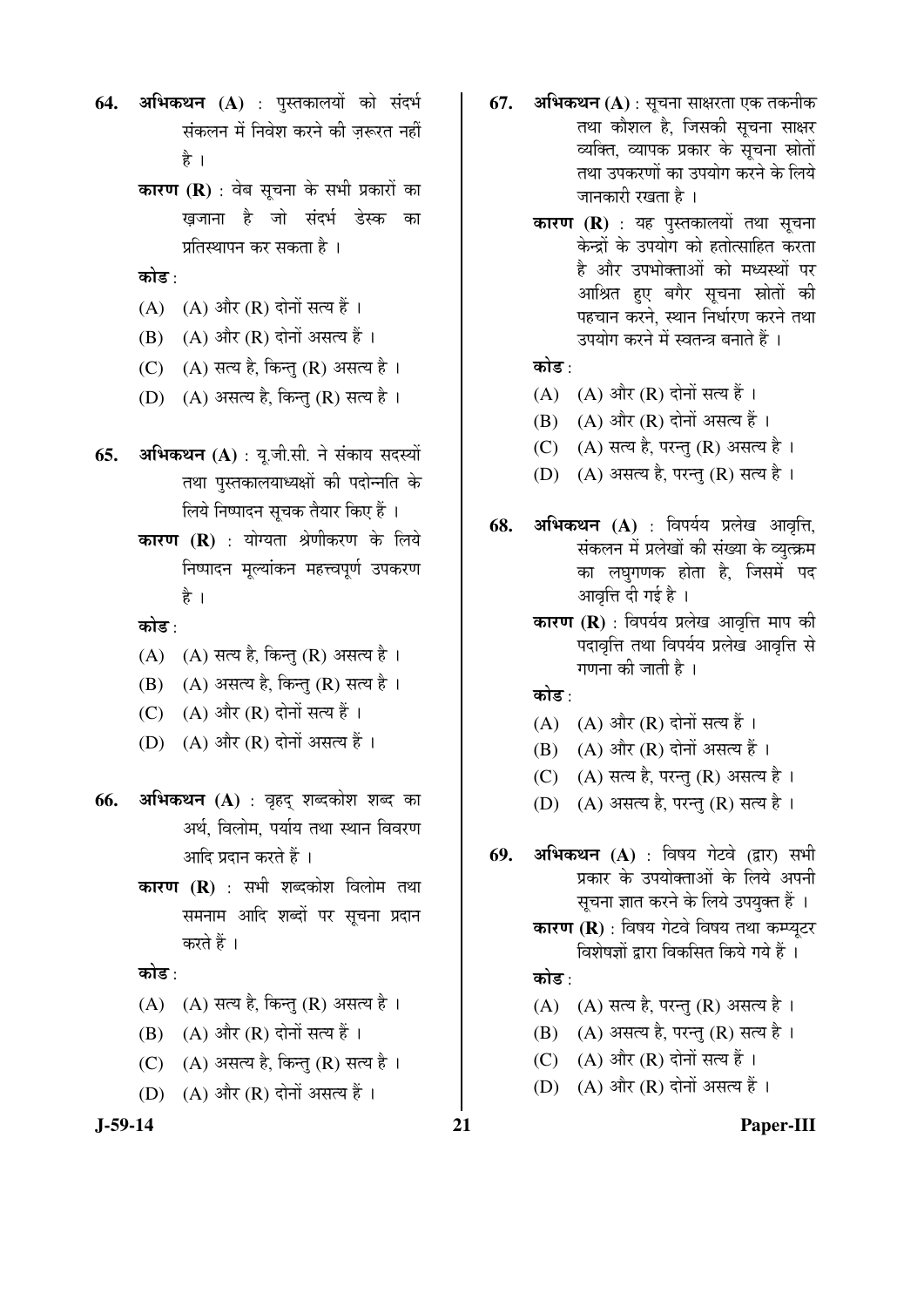- **70. Assertion (A) :** The principle of canonical sequence states when subjects in a array of subjects are traditionally referred to in a specific sequence, it will be convenient to conform to this traditional sequence.
	- **Reason (R) :** In classification scheme, the principle of canonical sequence is mainly followed to arrange the array of subjects.

- (A) Both (A) and (R) are true.
- (B) (A) is false, but  $(R)$  is true.
- $(C)$  (A) is true, but  $(R)$  is false.
- (D) Both (A) and (R) are false.
- **71. Assertion (A) :** Acceptance of First Law of library Science "Books are for Use" has brought forth far reaching change in the present digital environment.
	- **Reason (R) :** Online access, open access, virtual reference are the results of this acceptance.

#### **Codes :**

- (A) (A) is true, but  $(R)$  is false.
- (B) (A) is false, but  $(R)$  is true.
- (C) Both (A) and (R) are false.
- (D) Both (A) and (R) are true.
- **72. Assertion (A) :** PANDEX is a indexing system which sometimes allows changing the lead term to a standard form in order to provide better collocation of terms.
	- **Reason (R) :** It facilitates the first input string to be truncated after 18 characters and second after 11 characters.

## **Codes :**

- (A) Both (A) and (R) are true.
- (B) Both (A) and (R) are false.
- $(C)$  (A) is false, but  $(R)$  is true.
- (D) (A) is true, but  $(R)$  is false.

#### Paper-III 22 J-59-14

- **73. Assertion (A) :** SGML is an international standard that describes the relationship between a document's content and its structure.
	- **Reason** (**R**) : Its primary purpose is to facilitate the sharing of data across different information systems particularly via Internet.

## **Codes :**

- $(A)$  Both  $(A)$  and  $(R)$  are false.
- (B) (A) is true, but  $(R)$  is false.
- (C) Both(A) and (R) are true.
- (D) (A) is false, but (R) is true.
- **74. Assertion (A) :** In the digital environment, the users expect from the library the ability to connect broad range of information resources in a variety of formats with a single point access.
	- **Reason (R) :** Libraries already have much of what is required in the digital environment.

#### **Codes :**

- (A) (A) is true, but  $(R)$  is false.
- (B) Both (A) and (R) are true.
- (C) Both (A) and (R) are false.
- (D) (A) is false, but  $(R)$  is true.
- **75. Assertion (A) :** The diary technique enables the researcher to keep record of information activities of the users for a specified period of time.
	- **Reason (R) :** The diary technique is the most suitable technique of user studies over other techniques.

- (A) Both (A) and (R) are false.
- (B) (A) is true, but  $(R)$  is false.
- (C) Both (A) and (R) are true.
- (D) (A) is false, but  $(R)$  is true.
-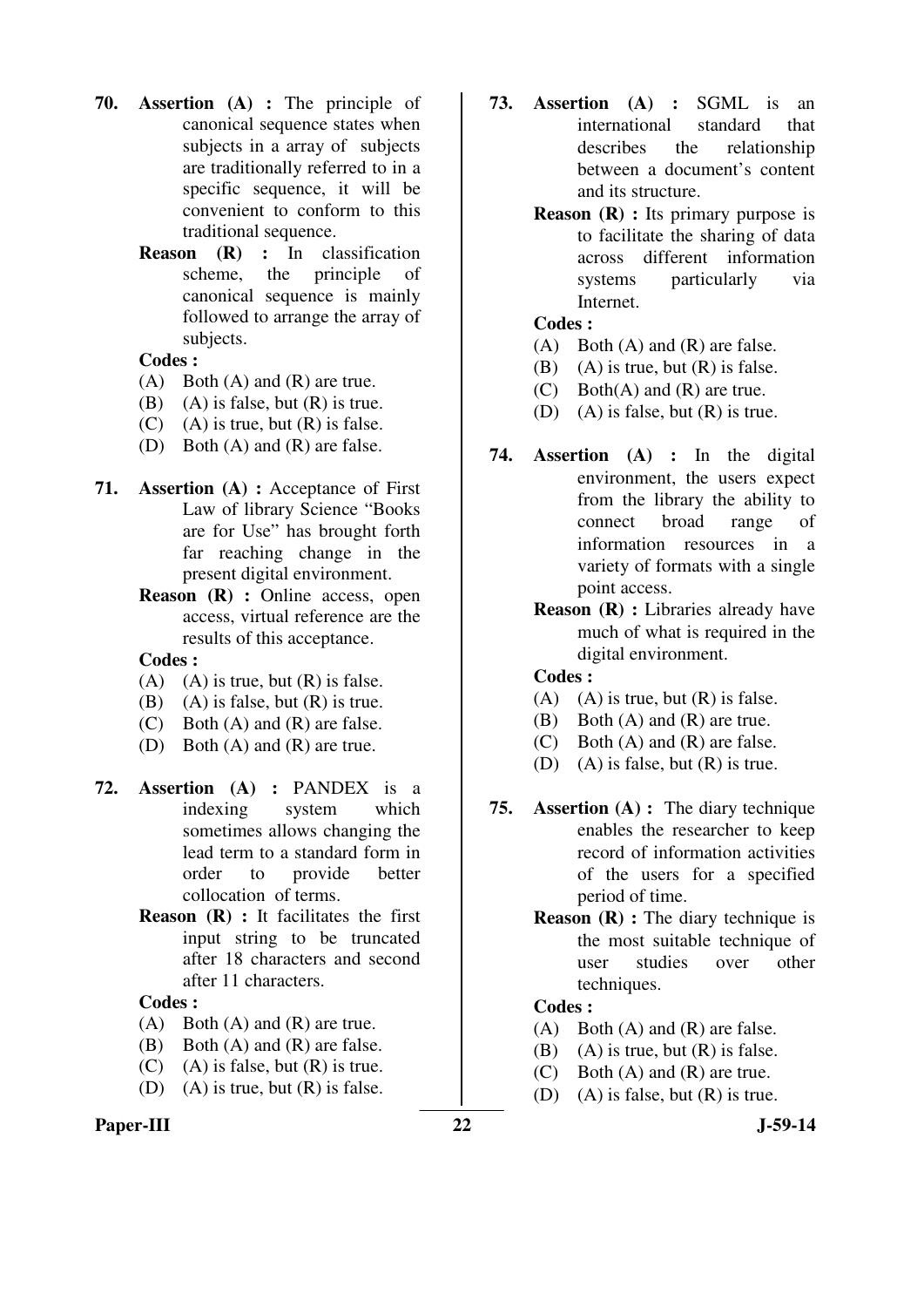- **70. अभिकथन (A)** : पारंपरिक अनुक्रम का सिद्धांत दर्शाता है कि विषय पंक्ति में विषय किसी निश्चित क्रम में उद्धत होता है तो इस पारंपरिक क्रम को सुनिश्चित करना सुविधाजनक होता है ।
	- तर्क (R) : वर्गीकरण पद्धति में पारंपरिक अनुक्रम के सिद्धांत का परिपालन मख्यत: विषयों को पंक्ति में व्यवस्थित करने के लिए होता है ।

कोड $\cdot$ 

- $(A)$   $(A)$  और  $(R)$  दोनों सत्य हैं।
- $(B)$   $(A)$  असत्य है, परन्तु  $(R)$  सत्य है।
- (C) (A) सत्य है, परन्तु (R) असत्य है।
- (D)  $(A)$  और  $(R)$  दोनों असत्य हैं।
- **71. अभिकथन (A)** : ग्रंथालय विज्ञान का प्रथम सूत्र "ग्रंथालय उपयोग के लिये है" की स्वीकृति ने वर्तमान डिजिटल वातावरण में दरगामी परिवर्तन लाया है ।
	- **तर्क (R)** : ऑनलाइन अभिगम, मुक्त अभिगम, वर्चअल संदर्भ इस स्वीकृति का परिणाम हें ।

कोड :

- $(A)$   $(A)$  सत्य है, परन्तु  $(R)$  असत्य है।
- $(B)$   $(A)$  असत्य है, परन्तु  $(R)$  सत्य है ।
- (C)  $(A)$  और  $(R)$  दोनों असत्य हैं।
- (D)  $(A)$  और  $(R)$  दोनों सत्य हैं ।
- **72. अभिकथन (A)** : पैण्डेक्स एक अनुक्रमणी प्रणाली है जो कि कभी-कभी पदों की <u>ज्यादा अच्छी संस्थिति प्रदान करने हेत</u> अग्र पद को मानक रूप में परिवर्तित करने की अनमति देता है ।
	- **तर्क (R)** : यह प्रथम निविष्ठ माला का 18वें अक्षर पश्चात् एवं दुबारा 11वें अक्षर पश्चात् कर्तन करने में सुगम बनाता है ।

कोड :

- $(A)$   $(A)$  और  $(R)$  दोनों सत्य हैं।
- $(B)$   $(A)$  और  $(R)$  दोनों असत्य हैं ।
- $(C)$   $(A)$  असत्य है, परन्तु  $(R)$  सत्य है ।
- (D)  $(A)$  सत्य है, परन्तु (R) असत्य है ।
- 73. अभिकथन (A) : एस.जी.एम.एल. एक अंतर्राष्ट्रीय मानक है, जो कि प्रलेख अंतर्वस्तु एवं उसकी संरचना के मध्य सम्बन्ध को वर्णित करता है ।
	- **तर्क (R)** : इसका प्राथमिक उद्देश्य विशेषत: इंटरनेट के माध्यम से विभिन्न सचना प्रणालियों के मध्य डेटा साझेदारी को सुगम बनाना है ।

कोड :

- $(A)$   $(A)$  और  $(R)$  दोनों असत्य हैं।
- (B) (A) सत्य है, परन्तु (R) असत्य है।
- (C)  $(A)$  और  $(R)$  दोनों सत्य हैं।
- $(D)$   $(A)$  असत्य है, परन्तु  $(R)$  सत्य है ।
- **74. अभिकथन (A)** : डिजिटल वातावरण में, उपयोक्ता पुस्तकालय से व्यापक सीमा के सूचना संसाधनों को, विभिन्न आरूपों में एकल बिन्दु अभिगम के साथ जोड़ने की योग्यता की प्रत्याशा करते हैं ।
	- **कारण (R)** : डिजिटल वातावरण में जो भी आवश्यकता है, उसका काफी कुछ पुस्तकालयों के पास पहले से ही है ।

कोड :

- $(A)$   $(A)$  सत्य है, परन्तु  $(R)$  असत्य है ।
- $(B)$   $(A)$  और  $(R)$  दोनों सत्य हैं ।
- $(C)$   $(A)$  और  $(R)$  दोनों असत्य हैं।
- $(D)$   $(A)$  असत्य है, परन्तु  $(R)$  सत्य है।
- **75. अभिकथन (A)** : डायरी तकनीक, शोधकर्त्ता को निश्चित समयावधि के लिये उपयोक्ताओं की सूचना गतिविधियों का रिकॉर्ड रखने में सहायता करती है।
	- **कारण (R)** : डायरी तकनीक उपयोक्ता अध्ययन की अन्य तकनीकों की तुलना में सर्वाधिक उपयुक्त तकनीक है ।

## कोड $\cdot$

- $(A)$   $(A)$  और  $(R)$  दोनों असत्य हैं।
- $(B)$   $(A)$  सत्य है, परन्तु  $(R)$  असत्य है।
- (C)  $(A)$  और  $(R)$  दोनों सत्य हैं ।
- $(D)$   $(A)$  असत्य है, परन्तु  $(R)$  सत्य है ।

#### **J-59-14 23 Paper-III**